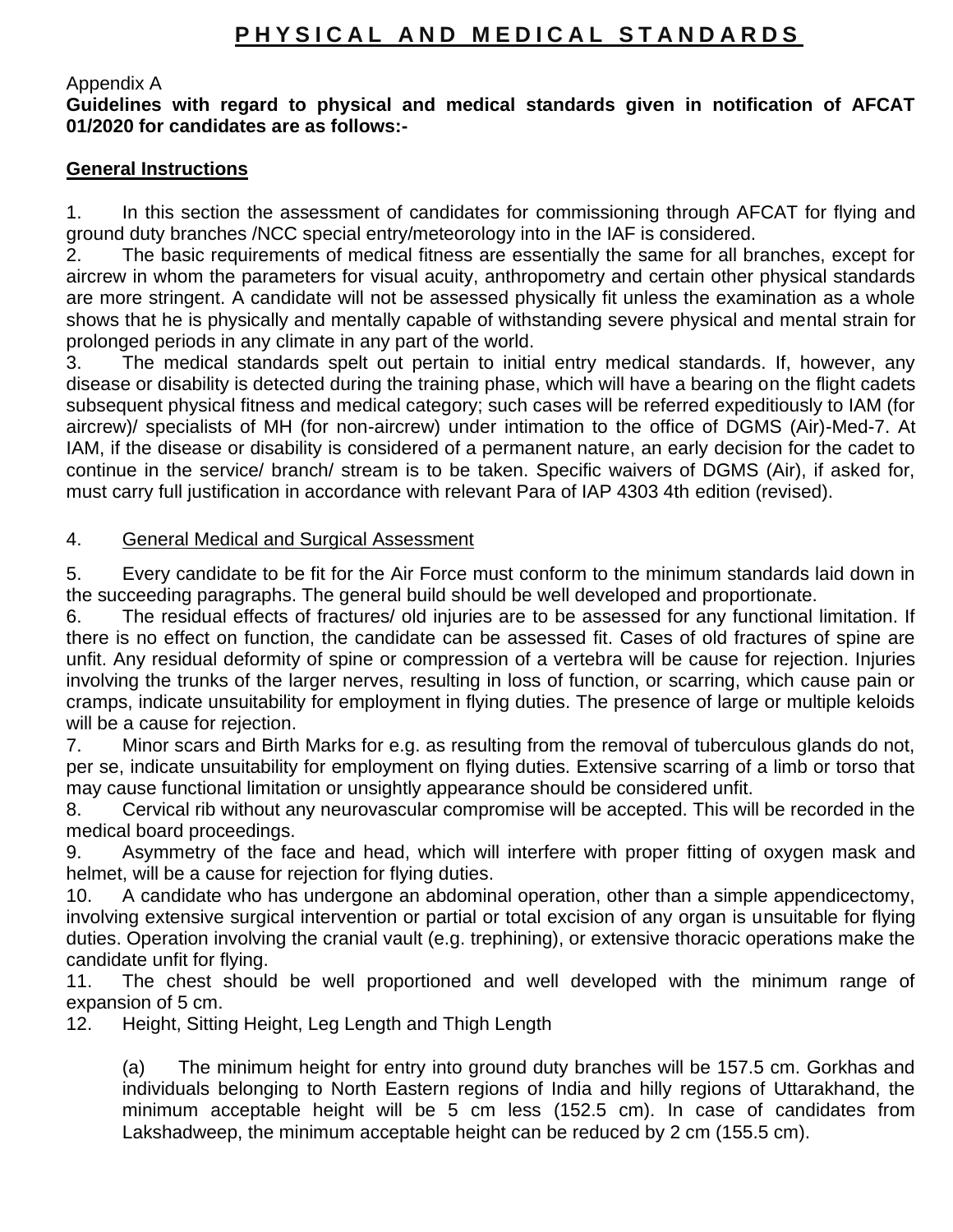(b) Minimum height for Flying Branch will be 162.5 cm. Acceptable measurements of leg length, thigh length and sitting height for such aircrew will be as under: -

- (i) Sitting height: Minimum- 81.5 cm Maximum- 96.0 cm
- (ii) Leg Length: Minimum- 99.0 cm Maximum- 120.0 cm
- (iii) Thigh Length: Maximum- 64.0 cm

13. The height and weight chart prescribed is placed at **Appendix B** to the draft rules will be applicable.

### 14. **Cardiovascular System**

a. History of chest pain, breathlessness, palpitation, fainting attacks, giddiness, rheumatic fever, chorea, frequent sore throats and tonsillitis will be given due consideration in assessment of the cardiovascular system.

b. The normal pulse rate varies from 60-100 bpm. Persistent sinus tachycardia (> 100 bpm), after emotional factors and fever are excluded as causes, as well as persistent sinus bradycardia (< 60 bpm), will be referred for specialist opinion to exclude organic causes. Sinus arrhythmia and vagotonia will also be excluded.

c. Candidates are quite prone to develop White Coat Hypertension, which is a transient rise of BP, due to the stress of medical examination. Every effort must be made to eliminate the White Coat effect by repeated recordings under basal conditions. When indicated, ambulatory BP recording must be carried out or the candidate be admitted to hospital for observation before final fitness is certified. An individual with BP consistently greater than or equal to 140/90 mm of Hg will be rejected.

d. Evidence of organic cardiovascular disease will be cause for rejection. Diastolic murmurs are invariably organic. Short systolic murmurs of ejection systolic nature and not associated with thrill and which diminish on standing, especially if associated with a normal ECG and chest radiograph, are most often functional. However, an echocardiogram will be done to exclude organic heart disease. In case of any doubt the case will be referred to cardiologist for opinion.

e. Electrocardiogram. Assessment of a properly recorded ECG (resting – 14 lead) will be carried out by a medical specialist. Note will be taken of wave patterns, the amplitude, duration and time relationship. At initial entry no abnormalities are acceptable except incomplete RBBB in the absence of structural heart disease, which must be excluded. In such cases, opinion of Senior Adviser (Medicine) or Cardiologist will be obtained.

## 15. **Respiratory System**

a. Any residual scarring in pulmonary parenchyma or pleura, as evidenced by a demonstrable opacity on chest radiogram will be a ground for rejection. Old treated cases of Pulmonary Tuberculosis with no significant residual abnormality can be accepted if the diagnosis and treatment was completed more than two year earlier. In these cases, a CT scan chest and fibreoptic bronchoscopy with bronchial lavage will be done alongwith USG, ESR, PCR, Immunological tests and Mantoux test as decided by the Physician. If all the tests are normal the candidate may be considered fit. However, in such cases fitness will only be decided at Appeal/ Review Medical Board.

b. Pleurisy with Effusion. Any evidence of significant residual pleural thickening will be a cause for rejection.

c. History of repeated attacks of cough/ wheezing/ bronchitis may be manifestations of chronic bronchitis or other chronic pathology of the respiratory tract. Such cases will be assessed unfit. Pulmonary Function Tests will be carried out, if available.

d. History of repeated attacks of bronchial asthma/ wheezing/ allergic rhinitis will be a cause for rejection.

e. Radiographs of the Chest. Definite radiological evidence of disease of the lungs, mediastinum and pleurae indicates unsuitability for employment in Air Force. If required, investigations as outlined in Para 14 (a) above will be carried out under the advice of a Chest Physician.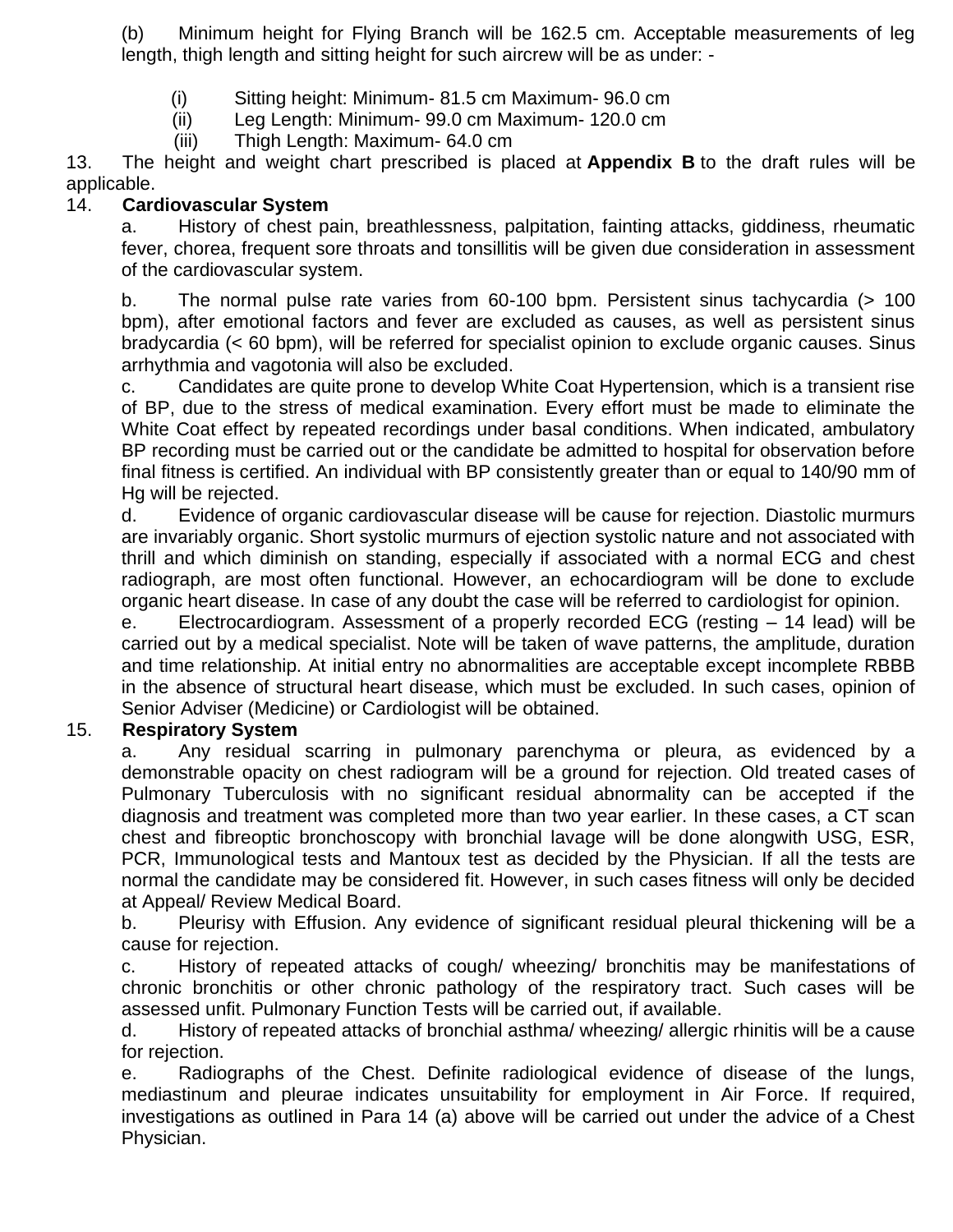## 16. **Gastrointestinal System**

- a. Any past history of ulceration or infection of the mouth, tongue, gums or throat will be taken note of including any major dental alteration.
- b. The following dental standards will be followed:-

(i) Candidate must have 14 dental points and the following teeth must be present in the upper jaw in good functional opposition with the corresponding teeth in the lower jaw, and these must be sound or repairable:-

- 1. Any four of the six anteriors
- 2. Any six of the ten posteriors
- 3. They should be balancing on both sides. Unilateral mastication is not allowed.
- 4. Any removable or wired prosthesis are not permitted.

(ii) Candidate whose dental standard does not conform to the laid down standard will be rejected.

(iii) Candidate with dental arches affected by advanced stage of generalised active lesions of pyorrhoea, acute ulcerative gingivitis, and gross abnormality of the teeth or jaws or with numerous caries or septic teeth will be rejected.

c. Gastro-Duodenal Disabilities. Candidates who are suffering or have suffered, during the previous two years, from symptoms suggestive of chronic indigestion, including proven peptic ulceration, are not to be accepted, in view of the exceedingly high risk of recurrence of symptoms and potential for incapacitation. Any past surgical procedure involving partial or total loss of an organ (other than vestigial organs/gall bladder) will entail rejection.

d. If past history of jaundice is noted or any abnormality of the liver function is suspected, full investigation is required for assessment. Candidates suffering from viral hepatitis or any other form of jaundice will be rejected. Such candidates can be declared fit after a minimum period of 6 months has elapsed provided there is full clinical recovery; HBV and HCV status are both negative and liver functions are within normal limits.

e. Candidates who have undergone splenectomy are unfit, irrespective of the cause for operation. Splenomegaly of any degree is a cause for rejection.

f. A candidate with a well-healed hernia scar, after successful surgery, will be considered fit six months after surgery, provided there is no potential for any recurrence and the abdominal wall musculature is good.

g. Abdominal Surgery

(i) A candidate with well-healed scar after conventional abdominal surgery will be considered fit after one year of successful surgery provided there is no potential for any recurrence of the underlying pathology and the abdominal wall musculature is good.

(ii) A candidate after laparoscopic cholecystectomy will be considered fit if 08 weeks have passed since surgery provided they are free from signs and symptoms and their evaluation including LFT and USG abdomen are normal and there is total absence of gall bladder with no intra-abdominal collection. Other abdominal laproscopic procedures can also be considered fit after 08 weeks of surgery provided the individual is asymptomatic, recovery is complete and there is no residual complication or evidence of recurrence.

h. Disposal of cases with incidental ultrasonographic (USG) findings like fatty liver, small cysts, haemangiomas, septate gall bladder etc., will be based on clinical significance and functional limitation. A methodically conducted USG examination should look for the following areas during the examination. The findings as listed in the succeeding paragraphs and other incidental USG findings reported will be evaluated on clinical significance and functional capacity by the concerned specialist.

j. Liver

(i) Fit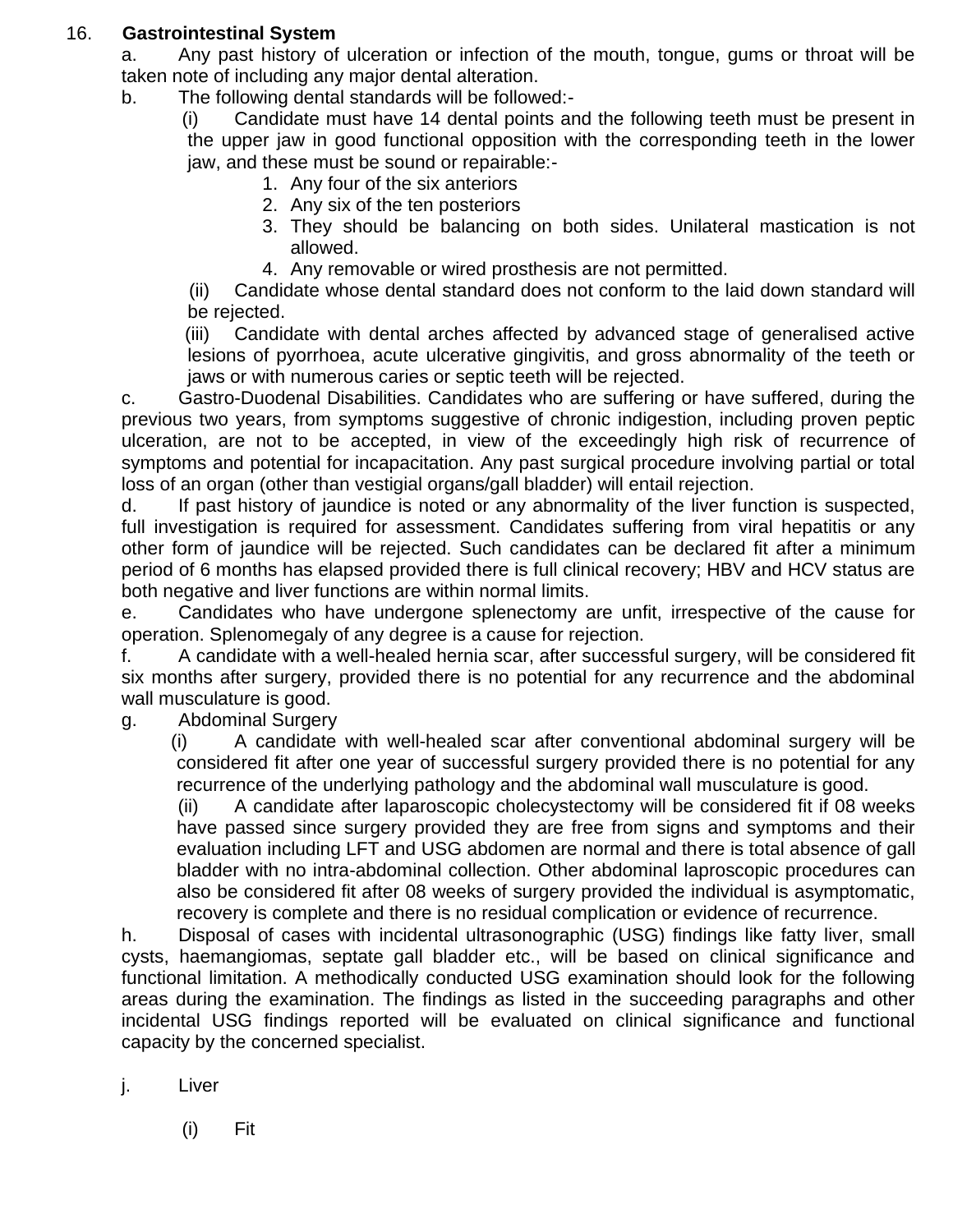1. Normal echoanatomy of the liver, CBD, IHBR, portal and hepatic veins with liver span not exceeding 15 cm in the mid- clavicular line.

2. Solitary simple cyst (thin wall, anechoic) upto 2.5 cm diameter.

- (ii) Unfit
	- 1. Hepatomegaly more than 15 cm in mid-clavicular line
	- 2. Fatty liver
	- 3. Solitary cyst > 2.5 cm
	- 4. Solitary cyst of any size with thick walls, septations and debris
	- 5. Any calcifications more than 03 mm in size.
	- 6. More than three calcifications even if each is less than 03 mm in size.
	- 7. Multiple hepatic cysts of any size.
	- 8. Hemangioma > 02cm.
	- 9. Portal vein thrombosis
	- 10.Evidence of portal hypertension (PV >13 mm, collaterals, ascites).

(iii) During Appeal Medical Board/ Review Medical Board unfit candidates will be subjected to specific investigations and detailed clinical examination. Fitness for specific conditions will be decided as given below:-

1. Fatty Liver may be considered fit in non-obese individual with normal LFT, no metabolic abnormality and negative HBsAg and Anti-HCV serology.

2. Solitary simple cyst 2.5 - 05 cm will be further evaluated with LFT, CECT abdomen, and hydatid serology. Will be considered fit if LFT is normal, hydatid serology is negative and CECT confirms USG findings.

3. Any liver calcifications, irrespective of size and number be considered fit provided after due investigations it is revealed that there is no evidence of active disease like tuberculosis, sarcoidosis, hydatid disease, metastatic tumour or liver abscess based on relevant clinical examination and investigations (LFT, hydatid serology, etc.).

- k. Gall Bladder
	- (iv) Fit

1. Normal echoanatomy of the gall bladder.

2. Post laparoscopic Cholecystectomy. Candiates having undergone lapcholecystectomy may be considered fit if 08 weeks have passed since surgery and there is total absence of gall bladder with no intra- abdominal collection. Wound should have healed well without incisional hernia.

3. Open Cholecystectomy. Candidates having undergone open Cholecystectomy may be considered fit if one year has passed since surgery, the scar is healthy with no incisional hernia and there is total absence of gall bladder with no intra- abdominal collection.

- (v) Unfit
	- 1. Cholelithiasis or biliary sludg
	- 2. Choledocolithiasis.
	- 3. Polyp of any size and number
	- 4. Choledochal cyst.
	- 5. Gall bladder mass
	- 6. Gall bladder wall thickness > 05 mm.
	- 7. Septate gall bladder.
	- 8. Persistently contracted gall bladder on repeat USG
	- 9. Incomplete Cholecystectomy.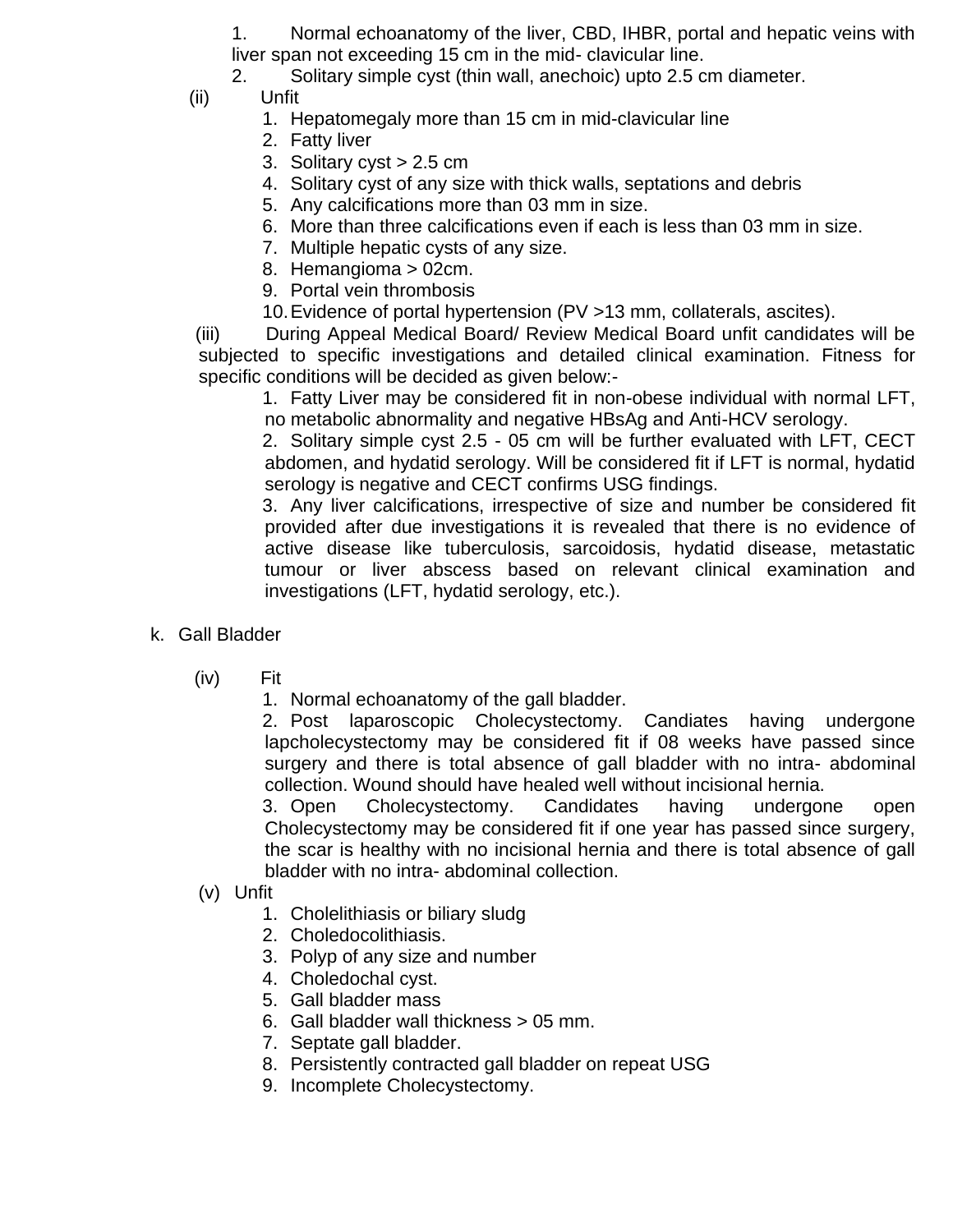l. Spleen more than 13 cm in longitudinal axis (or if clinically palpable), any Space Occupying Lesion and Asplenia will be considered Unfit.

m. Any structural abnormality of the Pancreas, Space Occupying Lesion/ Mass Lesion, Features of chronic pancreatitis (calcification, ductular abnormality, atrophy) will be considered Unfit.

n. Peritoneal Cavity. Ascites, Solitary mesenteric or retroperitoneal lymph node >1 cm and Two or more lymph nodes of any size will be considered Unfit.

o. Urogenital System.

(vi) A simple non obstructive renal cyst of less than 2.5 cm size in one kidney will be considered fit.

- (vii) The following congenital structural abnormalities of kidneys will be declared unfit.
	- 1. Unilateral renal agenesis.
	- 2. Unilateral or bilateral hypoplastic/ contracted kidney of size less than 08 cm.
	- 3. Malrotation.
	- 4. Horseshoe kidney.
	- 5. Ptosed kidney.
	- 6. Crossed fused/ ectopic kidney.
- (viii) Simple single renal cyst of more than 2.5 cm size in one kidney.
- (ix) Single cyst of any size in both kidneys or multiple cysts in one kidney.
- (x) Renal/ ureteric/ vesical mass.
- (xi) Hydronephrosis, Hydroureteronephrosis
- (xii) Calculi Renal/ Ureteric/ Vesical.
- (xiii) During Appeal Medical Board/ Review Medical Board, unfit candidates will be subjected to specific investigations and detailed clinical examination. Fitness for specific conditions will be decided as given below:-

1. Candidates having isolated abnormality of echo texture of Kidney may be considered fit if Renal Function, DTPA scan and CECT kidney is normal.

p. Major Abdominal Vasculature (Aorta/ IVC). Any structural abnormality, focal ectasia, aneurysm and calcification will be considered Unfit.

- q. Scrotum and Testis
	- (xiv) Unlilateral intraabdominal testes, provided the other testes is completely descended will be declared fit.
	- (xv) Bilateral undescended testes or bilateral atrophied testis will be declared unfit.
	- (xvi) Unilateral undescended testis if it lies in the inguinal canal, at the external ring or in the abdominal wall will be declared unfit.
	- (xvii) Varicocele will be unfit.

## 17. **Urogenital System**

a. Any alteration in micturition, e.g. dysuria or frequency will be noted. Recurrent attacks of cystitis; pyelonephritis and haematuria must be excluded. Any history of renal colic, attacks of acute nephritis, any operation on the renal tract including loss of a kidney, passing of stones or urethral discharges will be enquired in detail. If there is any history of enuresis, past or present, full details must be obtained.

- b. Urine Examination
	- (i) Proteinuria will be a cause for rejection, unless it proves to be orthostatic.
		- (ii) When glycosuria is detected, a blood sugar examination (fasting and after 75 g glucose) and glycosylated Hb is to be carried out, and fitness decided as per results. Renal glycosuria is not a cause for rejection.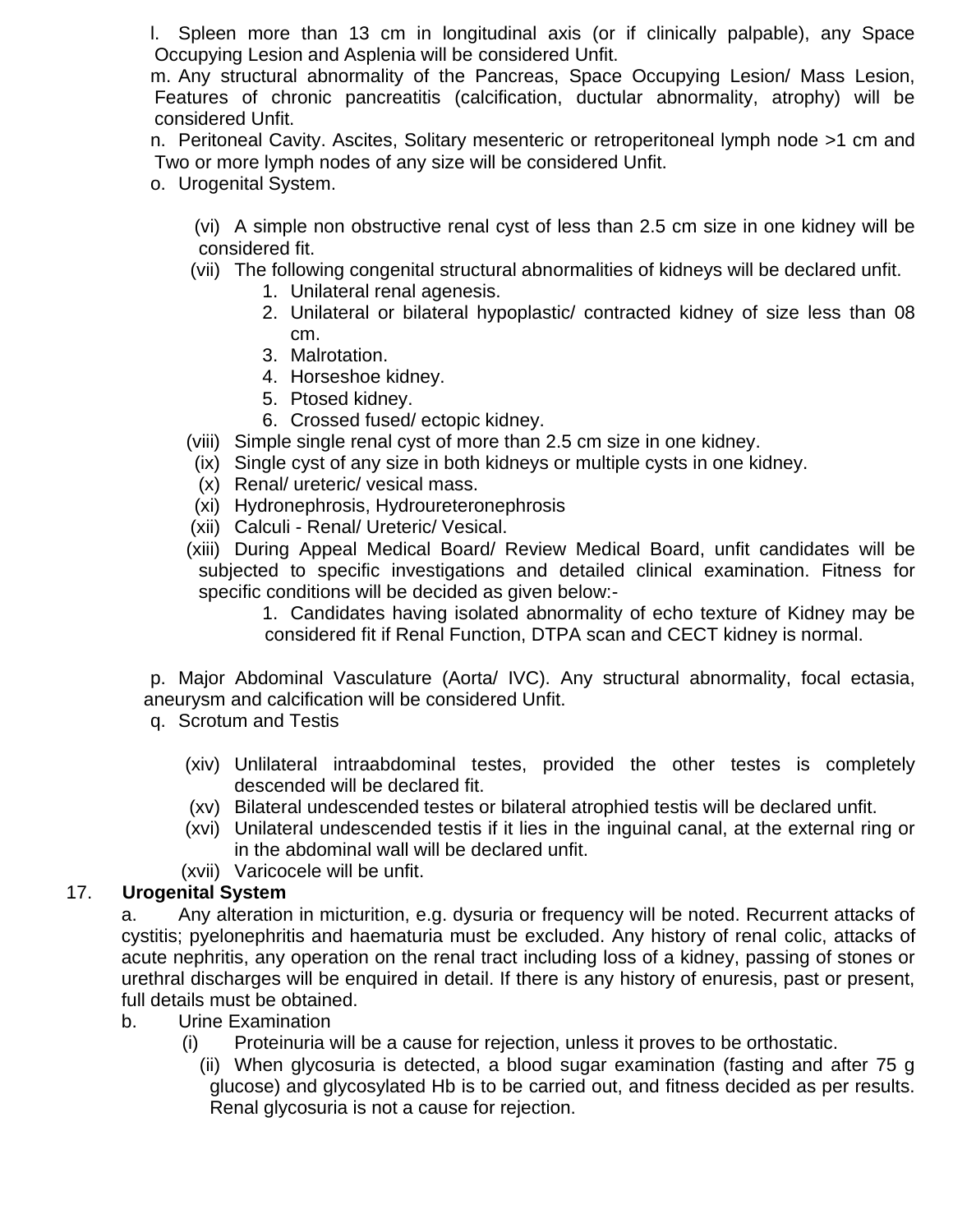(iii) When the candidate has history or evidence of urinary infection it will entail full renal investigation. Persistent evidence of urinary infection will entail rejection.

(iv) Candidates with history of haematuria will be subjected to full renal investigation.

c. Glomerulonephritis

(i) There is a high rate of recovery in the acute phase, particularly in childhood. A candidate who has made a complete recovery and has no proteinuria may be assessed fit, after a minimum period of one year after full recovery.

(ii) Candidate with chronic glomerulonephritis will be rejected.

d. Renal Colic and Renal Calculi. Complete renal and metabolic evaluation is required. Candidates with renal calculi will be rejected.

e. All candidates found to have congenital absence of one kidney or who have undergone unilateral nephrectomy will be rejected. Presence of horseshoe kidney will entail rejection. Solitary functioning kidney with diseased, non-functional contralateral kidney will entail rejection. Crossed ectopia, unascended or malrotated kidney(s), unilateral congenital hypoplasia will be a cause for rejection.

f. Bilateral undescended testis /atrophied testis will be a cause for rejection. Unilateral undescended testis, if entirely retained in the abdomen, is acceptable. If it lies in the inguinal canal, at the external ring or in the abdominal wall, such cases may be accepted after either orchidectomy or orchipexy operation. In all doubtful cases, surgical opinion must be obtained regarding fitness.

g. Hydrocele or Varicocele should be properly treated before fitness is considered. Minor degree of varicocele will not entail rejection.

h. Sexual Transmitted Diseases and Human Immuno Deficiency Virus (HIV). Seropositive HIV status and/ or evidence of STD will entail rejection.

#### 18. **Endocrine System**

- a. Generally any history suggestive of endocrine disorders will be a cause for rejection.
- b. All cases of thyroid swelling having abnormal iodine uptake and abnormal thyroid hormone levels will be rejected. Cases of simple goitre with minimal thyroid swelling, who are clinically euthyroid and have normal iodine uptake and normal thyroid functions may be accepted.
- c. Candidates detected to have diabetes mellitus will be rejected. A candidate with a family history of diabetes mellitus will be subjected to blood sugar (fasting and after glucose load) and Glycosylated Hb/ HbA1c evaluation, which will be recorded.

## 19. **Dermatological System**

- a. Borderline skin conditions will be referred to a dermatologist. Candidates who give history of sexual exposure to a Commercial Sex Worker (CSW), or have evidence of healed penile sore in the form of a scar will be declared permanently unfit, even in absence of an overt STD, as these candidates are likely 'repeaters' with similar indulgent promiscuous behavior.
- b. Acute non-exanthematous and non-communicable diseases, which ordinarily run a temporary course, need not be a cause of rejection. Diseases of a trivial nature, and those, which do not interfere with general health or cause incapacity, do not entail rejection.
- c. Certain skin conditions are apt to become active and incapacitating under tropical conditions. An individual is unsuitable for service if he has a definite history or signs of chronic or recurrent skin disease. Some such conditions are described below:-
	- (i) Some amount of Palmoplantar Hyperhydrosis is physiological, considering the situation that recruits face during medical examination. However, candidates with significant Palmoplantar Hyperhydrosis will be considered unfit.
	- (ii) Mild (Grade I) Acne Vulgaris consisting of few comedones or papules, localized only to the face may be acceptable. However, moderate to severe degree of acne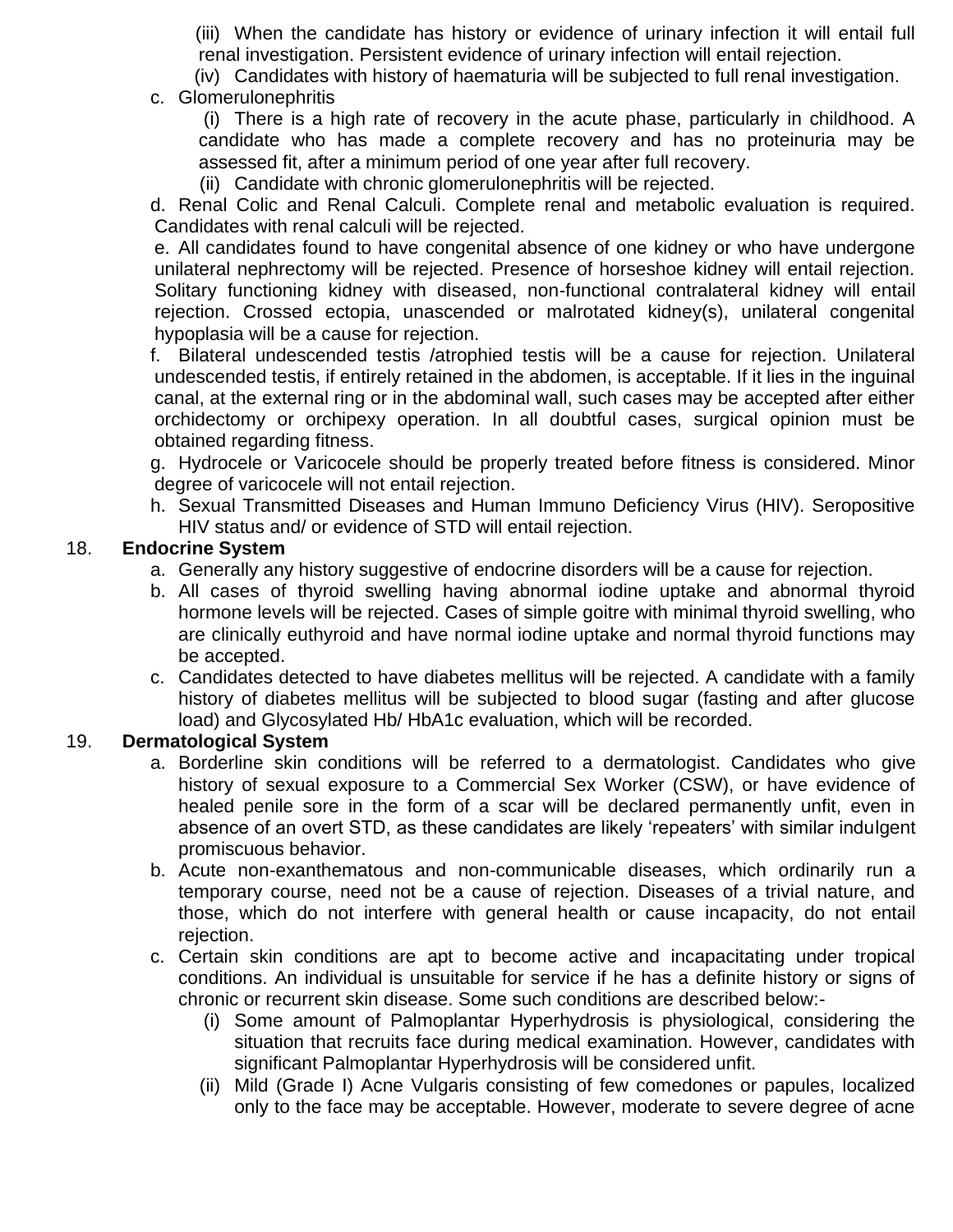(nodulocystic type with or without keloidal scarring) or involving the back will be considered unfit.

- (iii) Any degree of Palmoplantar Keratoderma manifesting with hyperkeratotic and fissured skin over the palms, soles and heels will be considered unfit.
- (iv) Ichthyosis Vulgaris involving the upper and lower limbs, with evident dry, scaly, fissured skin will be considered unfit. Mild xerosis (dry skin) may be considered fit.
- (v) Candidates having any keloids will be considered unfit.
- (vi) Clinically evident onychomycosis of finger and toe-nails should be declared unfit, especially if associated with nail dystrophy. Mild degree of distal discolouration involving single nail without any dystrophy may be acceptable.
- (vii) Giant congenital melanocytic naevi, greater than 10 cm will be considered unfit, as there is a malignant potential in such large sized naevi.
- (viii) Small sized callosities, corns and warts may be considered acceptable after treatment. However candidates with multiple common warts or diffuse palmoplantar mosaic warts, large callosities on pressure areas of palms and soles and multiple corns will be rejected.
- (ix) Psoriasis is a chronic skin condition known to relapse and/or recur and hence will be considered unfit.
- (x) Candidates suffering from minor degree of Leukoderma affecting the covered parts may be accepted. Vitiligo limited only to glans and prepuce may be considered fit. Those having extensive degree of skin involvement and especially, when the exposed parts are affected, even to a minor degree, will not be accepted.
- d. A history of chronic or recurrent attacks of skin infections will be cause for rejection. A simple attack of boils or sycosis from which there has been complete recovery may be considered for acceptance.
- e. Individuals who have chronic or frequently recurring attacks of a skin disease of a serious or incapacitating nature e.g. eczema will be assessed as permanently unfit and rejected.
- f. Any sign of Leprosy will be a cause for rejection.
- g. Naevus depigmentosus and Beckers naevus may be considered fit. Intradermal naevus, vascular naevi may be considered unfit.
- h. Mild Pityriasis Versicolor may be considered fit after treatment. Extensive Pityriasis Versicolor may be considered unfit.
- i. Tinea Cruris and Tinea Corporis may be considered fit on recovery.
- j. Scrotal Eczema may be considered fit on recovery.
- k. Canities (premature graying stain) may be considered fit if mild in nature and no systemic association is seen.
- l. Intertrigo may be considered fit on recovery.
- m. Sexually Transmitted Diseases including Genital Ulcers will be considered unfit.
- n. Scabies may be considered fit only on recovery.

## 20. **Musculoskeletal System and Physical Capacity**

- a. Assessment of the candidate's physique is to be based upon careful observation of such general parameters as apparent muscular development, age, height, weight and the correlation of this i.e. potential ability to acquire physical stamina with training. The candidate's physical capacity is affected by general physical development or by any constitutional or pathological condition.
- b. Past medical history of disease or injury of the spine or sacroiliac joints, either with or without objective signs, which has prevented the candidate from successfully following a physically active life, is a cause for rejection for commissioning. History of spinal fracture/prolapsed intervertebral disc and surgical treatment for these conditions will entail rejection.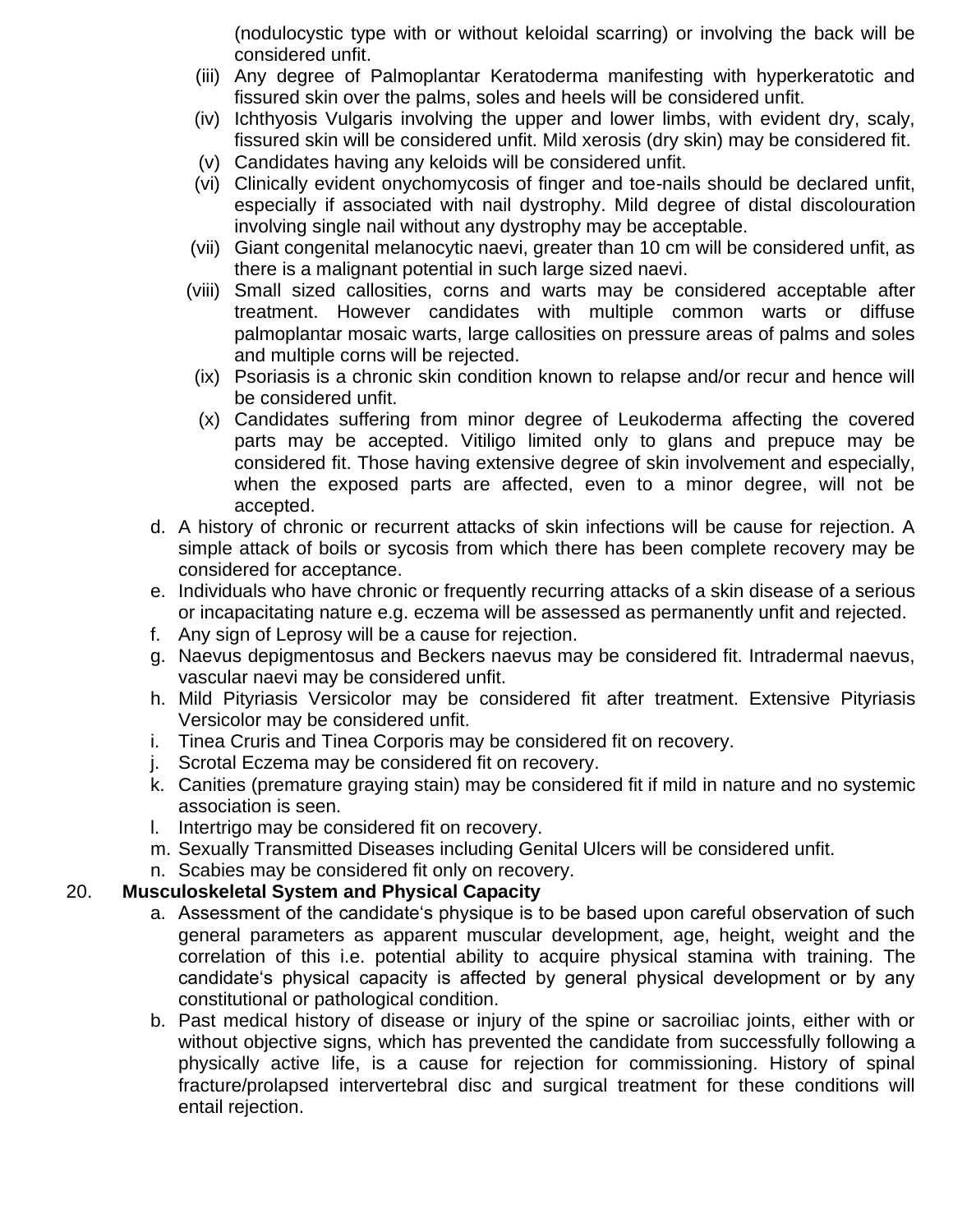- c. Mild kyphosis or lordosis where deformity is barely noticeable and not associated with pain or restriction of movement may be accepted. When scoliosis is noticeable or any pathological condition of the spine is suspected, radiographic examination of the appropriate part of the spine needs to be carried out.
- d. For flying duties, radiograph (AP and lateral views) of cervical, thoracic and lumbosacral spine will be carried out. For ground duties, radiographic examination of spine may be carried out, if deemed necessary.
- e. The following conditions detected radiologically will disqualify a candidate for Air Force Service:-
	- (i) Granulomatous disease of spine
	- (ii) Arthritis/Spondylosis
		- 1. Rheumatoid arthritis and allied disorders.
		- 2. Ankylosing Spondylitis.
		- 3. Osteoarthrosis, spondylosis and degenerative joint disease.
		- 4. Non-articular rheumatism (e.g. lesions of the rotator cuff, tennis elbow, recurrent lumbago etc.).
		- 5. Misc disorders including SLE, Polymyositis, and Vasculitis.
		- 6. Spondylolisthesis/ Spondylolysis.
		- 7. Compression fracture of vertebra.
		- 8. Scheuerman's Disease (Adolescent Kyphosis).
		- 9. Loss of cervical lordosis when associated with clinically restricted movements of cervical spine.
		- 10.Unilateral/Bilateral cervical ribs with demonstrable neurological or circulatory deficit.
	- (iii) Any other abnormality as so considered by the specialist.
- f. The deformities/ diseases contained in the above para will be cause for rejection for all branches in IAF. In addition for candidates for flying branches, the under mentioned rules will also apply:-
	- (i) Spinal Anomalies acceptable for Flying Duties.
		- 1. Bilateral complete sacralisation of LV5 and bilateral complete lumbarisation of SV1.
		- 2. Spina bifida in sacrum and in LV5, if completely sacralised.
		- 3. Complete block (fused) vertebrae in cervical and/or dorsal spine at a single level.
	- (ii) Spinal Conditions not acceptable for Flying Duties.
		- 1. Scoliosis more than 15 degree as measured by Cobb's method.
		- 2. Degenerative Disc Disease.
		- 3. Atlanto occipital and atlanto-axial anomalies
		- 4. Hemi vertebra and/or incomplete block (fused) vertebra at any level in cervical, dorsal or lumbar spine and complete block (fused) vertebra at more than one level in cervical or dorsal spine.
		- 5. Unilateral sacralisation or lumbarisation (complete or incomplete) at all levels and bilateral incomplete sacralisation or lumbarisation.
- g. Conditions Affecting the Assessment of Upper Limbs
	- (i) Candidate with an amputation of a limb will not be accepted for entry. Amputation of terminal phalanx of little finger on both sides is, however, acceptable.
	- (ii) Deformities of the upper limbs or their parts will be cause for rejection. Syndactyly and polydactyly will be assessed as unfit except when polydactyly is excised.
	- (iii) Painless limitation of movement of the wrist will be graded according to the degree of stiffness. Loss of dorsiflexion is more serious than loss of palmar flexion.
	- (iv) Slight limitation of movement of the elbow does not bar acceptance provided functional capacity is adequate. Ankylosis will entail rejection. Cubitus Valgus is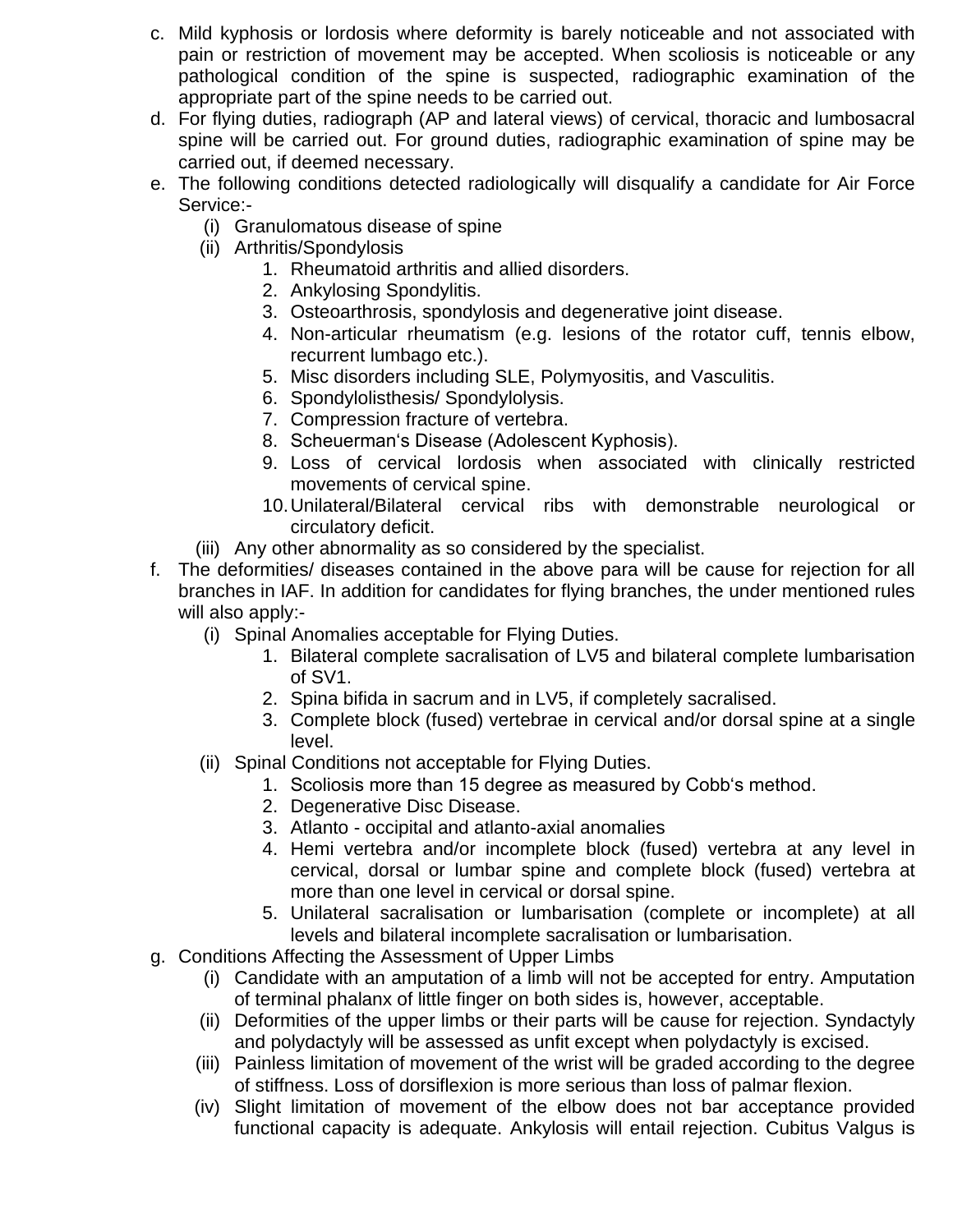said to be present when the carrying angle (angle between arm and forearm in anatomical posture) is exaggerated. In absence of functional disability and obvious cause like a fracture mal-union, fibrosis or the like, a carrying angle of upto 15º in male and 180 in female candidates would be acceptable.

- (v) History of recurrent dislocation of shoulder will entail rejection.
- (vi) Malunion/non-union of an old fracture clavicle will entail rejection.
- h. Conditions affecting the Assessment of Lower Limbs
	- (i) Mild cases of Hallux Valgus (less than 20 degrees), asymptomatic, without any associated corn /callosities/ bunion are acceptable. Other cases will entail rejection. Shortening of first metatarsal is also considered unfit.
	- (ii) Hallux Rigidus is not acceptable.
	- (iii) Isolated single flexible mild hammer toe without symptoms may be accepted. Fixed (rigid) deformity or hammer toe associated with corns, callosities, mallet toes or hyperextension at metatarsophalangeal joint (claw toe deformity) will be rejected.
	- (iv) Loss of any digit of the toes entails rejection.
	- (v) Extra digits will entail rejection if there is bony continuity with adjacent digits. Cases of syndactyly or loss of toes/fingers will be rejected.
	- (vi) Feet may look apparent flat. If the arches of the feet reappear on standing on toes, if the candidate can skip and run well on the toes and if the feet are supple, mobile and painless, the candidate is acceptable. Restriction of the movements of the foot will also be a cause for rejection. Rigidity of the foot, whatever may be the shape of the foot, is a cause for rejection.
	- (vii) Mild degree of idiopathic pes cavus is acceptable. Moderate and severe pes cavus and pes cavus due to organic disease will entail rejection. All cases of Talipes (Club Foot) will be rejected.
	- (viii) Any significant limitation of movement of the ankle joints following previous injuries will not be accepted. However, cases with no history of recurrent trouble and having plantar and dorsiflexion movement of at least 20 degree may be assessed fit for ground duties. Fitness for aircrew duties will be based on functional evaluation.
	- (ix) History or clinical signs suggestive of internal derangement of knee joint will need careful consideration. Fitness in such cases will be based on functional evaluation and possibility/progression/recurrence of the treated pathology. Any ligamentous laxity is not accepted. ACL reconstruction surgery is to be considered unfit
	- (x) If the distance between the internal malleoli is less than 5 cm, without any other deformity, the candidate will be considered fit for Genu Valgum (Knock Knee). If the distance between the two internal malleoli is more than 5 cm, candidate will be declared unfit.
	- (xi) If the distance between the femoral condyles is within 10 cm the candidate will be considered fit for Genu Varum (Bow Legs).
	- (xii) If the hyperextension of the knee is within 10 degrees and is unaccompanied by any other deformity, the candidate will be accepted as fit for Genu Recurvatum.
	- (xiii) True lesions of the hip joint will entail rejection.

#### 21. **Central Nervous System**

- a. A candidate giving a history of mental illness/ psychological afflictions requires detailed investigation and psychiatric referral. Such cases will be rejected. Family history and prior history of using medication is also relevant.
- b. History of insomnia, nightmares or frequent sleepwalking or bed-wetting, when recurrent or persistent, will be a cause for rejection.
- c. Severe or 'throbbing' Headache and Migraine. Common types of recurrent headaches are those due to former head injury or migraine. Other forms of occasional headache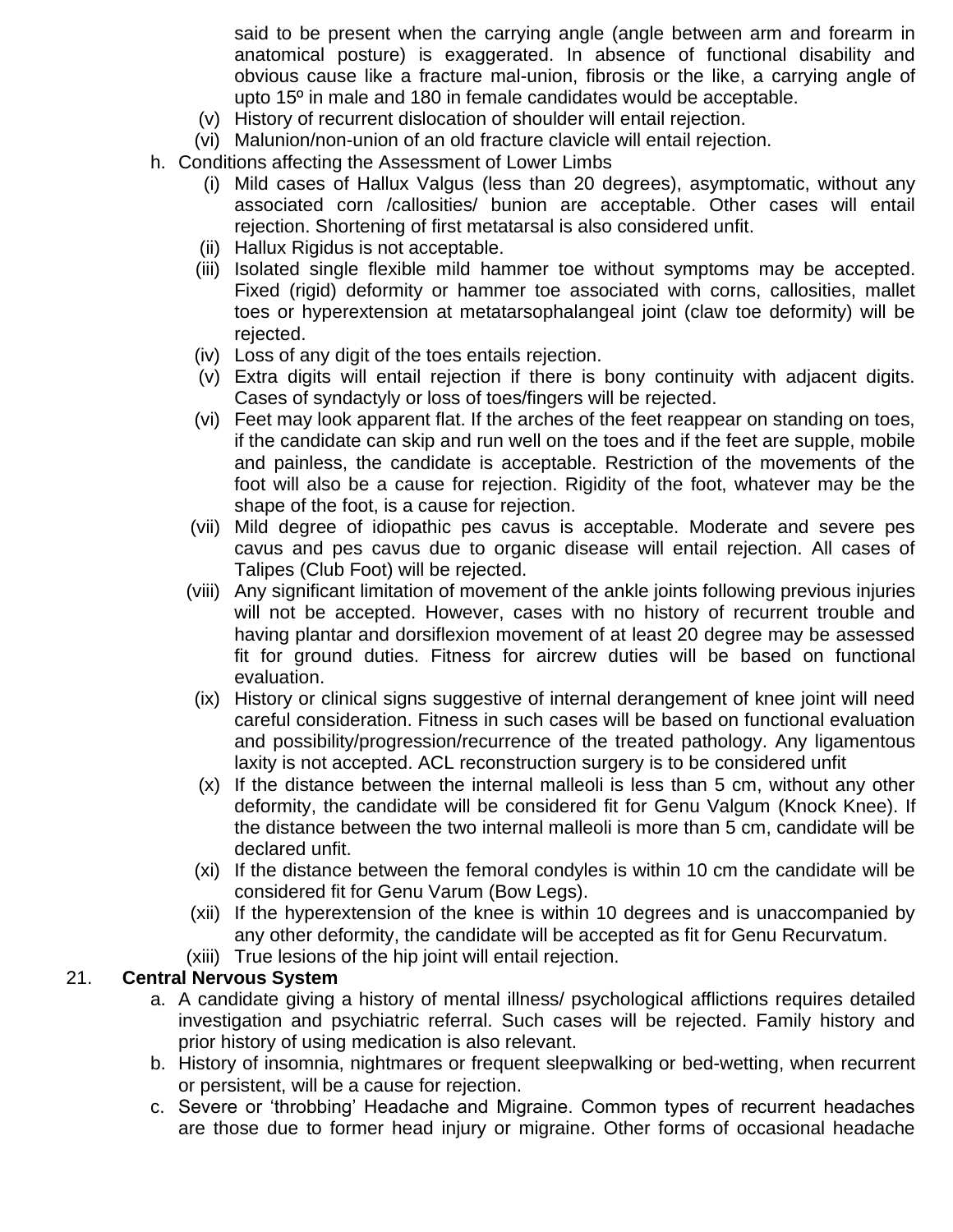must be considered in relation to their probable cause. A candidate with migraine, which was severe enough to make him consult a doctor, will be a cause for rejection. Even a single attack of migraine with visual disturbance or 'Migrainous epilepsy' is a bar to acceptance.

- d. History of epilepsy in a candidate is a cause for rejection. Convulsions/ fits after the age of five are also a cause for rejection. Convulsions in infancy may not be of ominous nature provided it appears that the convulsions were febrile convulsions and were not associated with any overt neurological deficit. Causes of epilepsy include genetic factors, traumatic brain injury, stroke, infection, demyelinating and degenerative disorders, birth defects, substance abuse and withdrawal seizures. Seizures may masquerade as "faints" and therefore the frequency and the conditions under which "faints" took place must be elicited. Seizure attacks indicate unsuitability for flying, whatever their apparent nature.
- e. History of repeated attacks of heat stroke, hyperpyrexia or heat exhaustion bars employment for Air Force duties, as it is an evidence of a faulty heat regulating mechanism. A single severe attack of heat effects, provided the history of exposure was severe, and no permanent sequelae were evident is, by itself, not a reason for rejecting the candidate.
- f. A history of severe head injury or Concussion is a cause for rejection. The degree of severity may be gauged from the history of duration of Post Traumatic Amnesia (PTA). Other sequelae of head injury are post concussion syndrome which has subjective symptoms of headache, giddiness, insomnia, restlessness, irritability, poor concentration and attention deficits; focal neurological deficit, and post traumatic epilepsy. Post traumatic neuropsychological impairment can also occur which includes deficits in attention concentration, information processing speeds, mental flexibility and frontal lobe executive functions and psychosocial functioning. Fracture of the skull will not be a cause for rejection unless there is a history of associated intracranial damage or of depressed fracture or loss of bone. When there is a history of severe injury or an associated convulsive attack, an electroencephalogram will be carried out which must be normal. Presence of burr holes will be cause for rejection for flying duties, but not for ground duties. Each case is to be judged on individual merits. Opinion of Neurosurgeon and Psychiatrist must be obtained before acceptance.
- g. When a family history of Psychological Disorders like nervous breakdown, mental disease, or suicide of a near relative is obtained, a careful investigation of the personal past history from a psychological point of view is to be obtained. While such a history per se is not a bar to Air Force duties, any evidence of even the slightest psychological instability in the personal history or present condition, will entail rejection.
- h. If a family history of epilepsy is admitted an attempt should be made to determine its type. When the condition has occurred in a near (first degree) relative, the candidate may be accepted, if he has no history of associated disturbance of consciousness, neurological deficit or higher mental functions and his electroencephalogram is completely normal.
- i. The assessment of emotional stability must include family and personal history, any indication of emotional instability under stress as evidenced by the occurrence of undue emotionalism as a child or of any previous nervous illness or breakdown. The presence of stammering, tic, nail biting, excessive hyperhydrosis or restlessness during examination is indicative of emotional instability.
- j. Candidates who are suffering from psychosis will be rejected. Drug dependence in any form will also be a cause for rejection.
- k. Mentally unstable and neurotic individuals are unfit for commissioning. Juvenile and adult delinquency, history of nervous breakdown or chronic ill health will be causes for rejection. Particular attention will be paid to such factors as unhappy childhood, poor family background, truancy, juvenile and adult delinquency, poor employment and social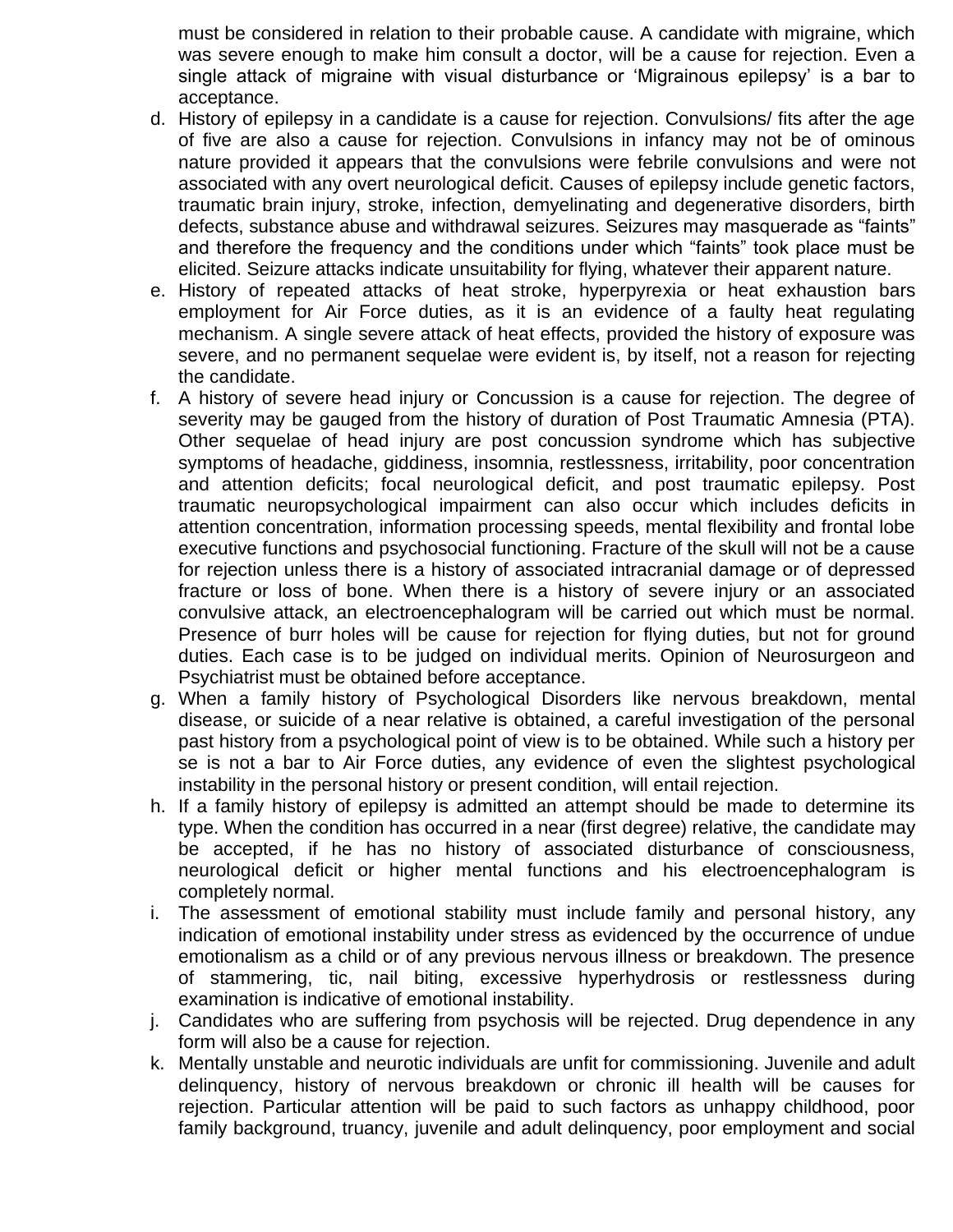maladjustment records, history of nervous breakdown or chronic ill-health, particularly if these have interfered with employment in the past.

- l. Any evident neurological deficit (Organic Nervous Conditions) will call for rejection.
- m. Tremors are rhythmic oscillatory movements of reciprocally innervated muscle groups. Tremors occur in cases of excessive fright, anger, anxiety, intense physical exertion, metabolic disturbances including hyperthyroidism, alcohol withdrawl and toxic effects of lithium, smoking (nicotine) and excessive tea, coffee. Other causes of coarse tremor are Parkinsonism, cerebellar (intention) tremor, essential (familial) tremor, tremors of neuropathy and postural or action tremors.
- n. Candidates with stammering will not be accepted for Air Force duties. Careful assessment by ENT Specialist, Speech therapist, psychologist/ psychiatrist may be obtained in doubtful cases.
- o. EEG will be recorded for candidates for aircrew duties only in case there is history of epilepsy. Those with following EEG abnormalities in resting EEG or EEG under provocative techniques will be rejected for aircrew duties:-
	- (i) Background Activity. Focal, excessive and high amplitude beta activity/hemispherical asymmetry of more than 2.3 Hz/generalized and focal runs of slow waves approaching background activity in amplitude.
	- (ii) Hyperventilation. Paroxysmal spikes and slow waves/spikes/focal spike pattern.
	- (iii) Photo Stimulation. Bilaterally synchronous or focal paroxysmal spikes and slow waves persisting in post-photic stimulation period/suppression or driving response over one hemisphere.
- p. Non-specific EEG abnormality will be acceptable provided opinion of Neuropsychiatrist/ Neurophysician is obtained. In case an EEG is reported as abnormal, the candidate would be referred to CHAF (B) for a comprehensive evaluation by neurophysician followed by review by a Board at IAM IAF.

## 22. **Ear, Nose and Throat**

- a. Nose and Paranasal Sinuses
	- (i) Obstruction to free breathing as a result of a marked septal deviation is a cause for rejection. Post correction surgery with residual mild deviation with adequate airway will be acceptable.
	- (ii) Any septal perforation will entail rejection.
	- (iii) Atrophic rhinitis will entail rejection.
	- (iv) Cases of allergic rhinitis will entail rejection for flying duties.
	- (v) Any infection of paranasal sinuses will be declared unfit. Such cases will be accepted following successful treatment during Appeal Medical Board.
	- (vi) Multiple polyposis will be a cause for rejection.
- b. Oral Cavity and Throat
	- (i) Candidates where tonsillectomy is indicated will be rejected. Such candidates will be accepted after successful surgery during Appeal Medical Board.
	- (ii) The presence of a cleft palate will be a cause for rejection.
	- (iii) Any disabling condition of the pharynx or larynx including persistent hoarseness of voice will entail rejection.
- c. Obstruction or insufficiency of eustachian tube function will be a cause for rejection.
- d. The presence of tinnitus necessitates investigation of its duration, localization, severity and possible causation. Persistent tinnitus is a cause for rejection, as it is liable to become worse through exposure to noise and may be a precursor to Otosclerosis and Meniere's disease.
- e. Specific enquiry will be made for any susceptibility to motion sickness. Such cases will be fully evaluated and, if found susceptible to motion sickness, they will be rejected for flying duties.
- f. A candidate with a history of dizziness needs to be investigated thoroughly.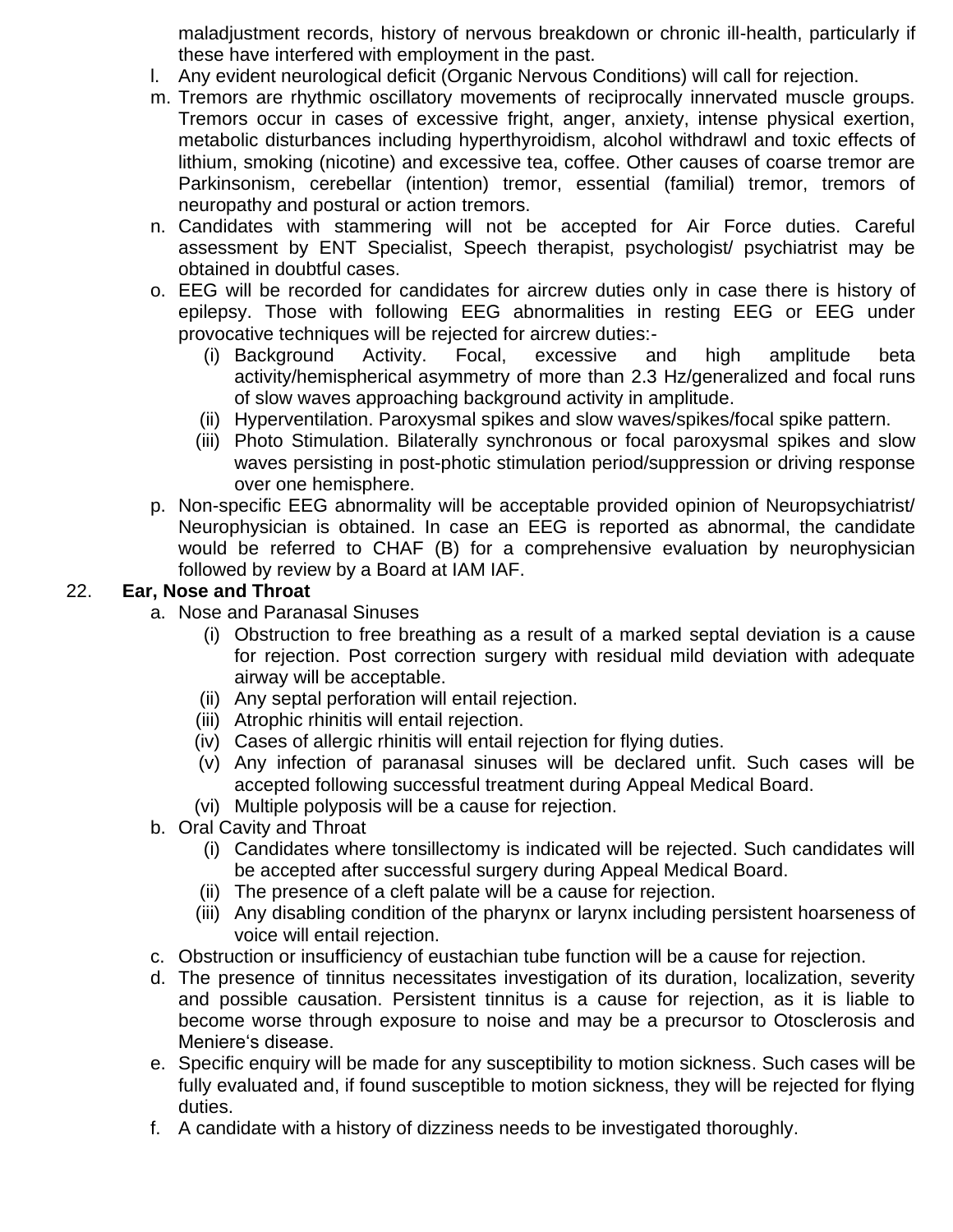- g. Hearing loss
	- (i) Free field hearing loss is a cause for rejection.
	- (ii) Audiometric loss should not be greater than 20 db, in frequencies between 250 and 8000 Hz. On the recommendation of an ENT Specialist, an isolated unilateral hearing loss up to 30 db may be condoned provided ENT examination is otherwise normal.
- h. A radical/modified radical mastoidectomy entails rejection even if completely epithelialised and good hearing is preserved. Cases of cortical mastoidectomy in the past with the tympanic membrane intact, normal hearing and presenting no evidence of disease may be accepted.
- i. Cases of chronic otitis externa accompanied by exostoses or unduly narrow meatii will be rejected. Exaggerated tortuosity of the canal, obliterating the anterior view of the tympanic membrane will be a cause for rejection.
- j. Tympanoplasty Type I is acceptable twelve weeks after surgery, provided ear clearance test in altitude chamber is normal. The following middle ear conditions will entail rejection:-
	- (i) Attic, central or marginal perforation.
	- (ii) Tympanic membrane scar with marked retraction.
	- (iii) Tympanoplasty Type II onward but not Type I.
	- (iv) Calcareous plaques (tympanosclerosis) if occupying more than 1/3 of pars tensa.
	- (v) Middle ear infections.
	- (vi) Granulation or polyp in external auditory canal.
	- (vii) Stapedectomy operation.
- k. Miscellaneous Ear Conditions. The following ear conditions will entail rejection:-
	- (i) Otosclerosis.
	- (ii) Meniere's disease.
	- (iii) Vestibular dysfunction including nystagmus of vestibular origin.
	- (iv) Bell's palsy following ear infection.

## 23. **Ophthalmic System**

- a. Visual defects and medical ophthalmic conditions are amongst the major causes of rejection for flying duties.
- b. Personal and Family History and External Examination.
	- (i) Squint and the need for spectacles for other reasons are frequently hereditary and a family history may give valuable information on the degree of deterioration to be anticipated. Candidates, who are wearing spectacles or found to have defective vision, will be properly assessed.
	- (ii) Ptosis interfering with vision or visual field is a cause for rejection till surgical correction remains successful for a period of six months. Candidates with uncontrollable blepharitis, particularly with loss of eyelashes, are generally unsuitable and will be rejected. Severe cases of blepharitis and chronic conjunctivitis will be assessed as temporarily unfit until the response to treatment can be assessed.
	- (iii) Naso-lacrymal occlusion producing epiphora or a mucocele entails rejection, unless surgery produces relief lasting for a minimum of six months.
	- (iv) Uveitis (iritis, cyclitis, and choroiditis) is frequently recurrent, and candidates giving a history of or exhibiting this condition will be carefully assessed. When there is evidence of permanent lesions such candidates will be rejected.
	- (v) Corneal scars, opacities will be cause for rejection unless it does not interfere with vision. Such cases will be carefully assessed before acceptance, as many conditions are recurrent.
	- (vi) Cases with Lenticular opacities will be assessed carefully. As a guideline any opacity causing visual deterioration, or is in the visual axis or is present in an area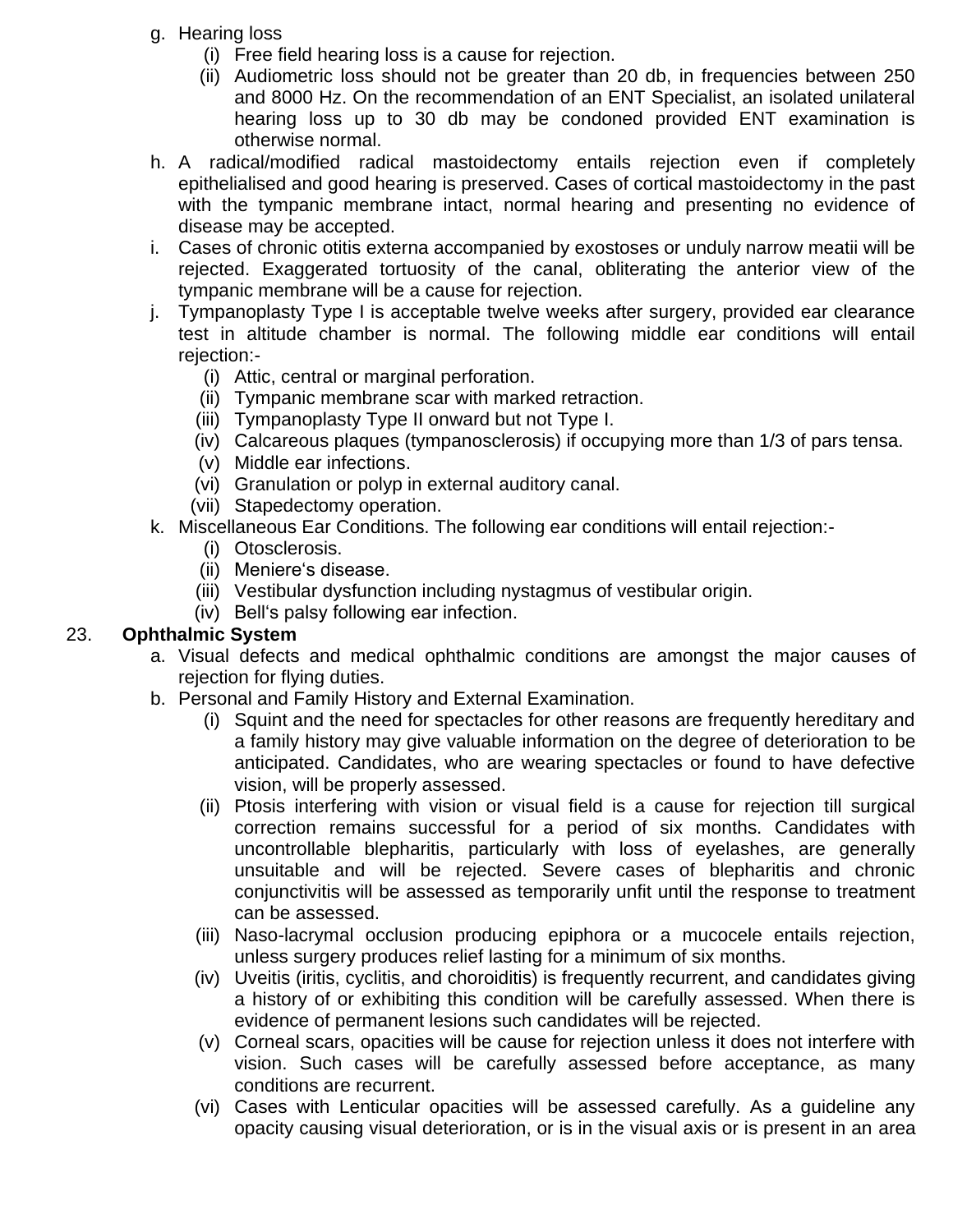of 7 mm around the pupil, which may cause glare phenomena, will not be considered fit. The propensity of the opacities not to increase in number or size will also be a consideration when deciding fitness.

- (vii) Visual disturbances associated with headaches of a migrainous type are not a strictly ocular problem, and will be assessed accordingly. Presence of diplopia or detection of nystagmus requires proper examination, as they can be due to physiological reasons.
- (viii) Night blindness is largely congenital but certain diseases of the eye exhibit night blindness as an early symptom and hence, proper investigations are necessary before final assessment. As tests for night blindness are not routinely performed, a certificate to this effect that the individual does not suffer from night blindness will be obtained in every case. Certificate will be as per **Appendix- D** to the draft rules.
- (ix) Restriction of movements of the eyeball in any direction and undue depression/ prominence of the eyeball requires proper assessment.
- c. The visual acuity and colour vision requirements are detailed in **Appendix- C** to this rule. Those who do not meet these requirements will be rejected.
- d. If there is a strong family history of Myopia, particularly if it is established that the visual defect is recent, if physical growth is still expected, or if the fundus appearance is suggestive of progressive myopia, even if the visual acuity is within the limit prescribed, the candidate will be declared unfit.
- e. Refractive Surgeries. Candidates who have undergone PRK (Photo Refractive Keractectomy)/ LASIK (LASER In Situ Keratomileusis) may be considered fit for commissioning in the Air Force all branches.
- f. The following criteria must be satisfied prior to selecting post PRK/ LASIK candidates:-
	- (i) PRK/ LASIK surgery should not have been carried out before the age of 20 years.
	- (ii) The axial length of the eye should not be more than 25.5 mm as measured by IOL master.
	- (iii) Atleast 12 months should have elapsed post uncomplicated stable PRK/ LASIK with no history or evidence of any complication.
	- (iv) The post PRK/ LASIK corneal thickness as measured by a corneal pachymeter should not be less than 450 microns.
	- (v) Individuals with high refractive errors (>6D) prior to PRK/ LASIK are to be excluded.
- g. Radial keratotomy (RK) surgery for correction of refractive errors is not permitted for any Air Force duties. Candidates having undergone cataract surgery with or without IOL implants will also be declared unfit.
- h. Ocular Muscle Balance
	- (i) Individuals with manifest squint are not acceptable for commissioning.
	- (ii) The assessment of latent squint or heterophoria in the case of aircrew will be mainly based on the assessment of the fusion capacity. A strong fusion sense ensures the maintenance of binocular vision in the face of stress and fatigue. Hence, it is the main criterion for acceptability.
		- 1. Convergence.
			- a. Objective Convergence. Average is from 6.5 to 8 cm. It is poor at 10 cm and above.
			- b. Subjective Convergence (SC). This indicates the end point of binocular vision under the stress of convergence. If the subjective convergence is more than 10 cm beyond the limit of objective convergence, the fusion capacity is poor. This is specially so when the objective convergence is 10 cm and above.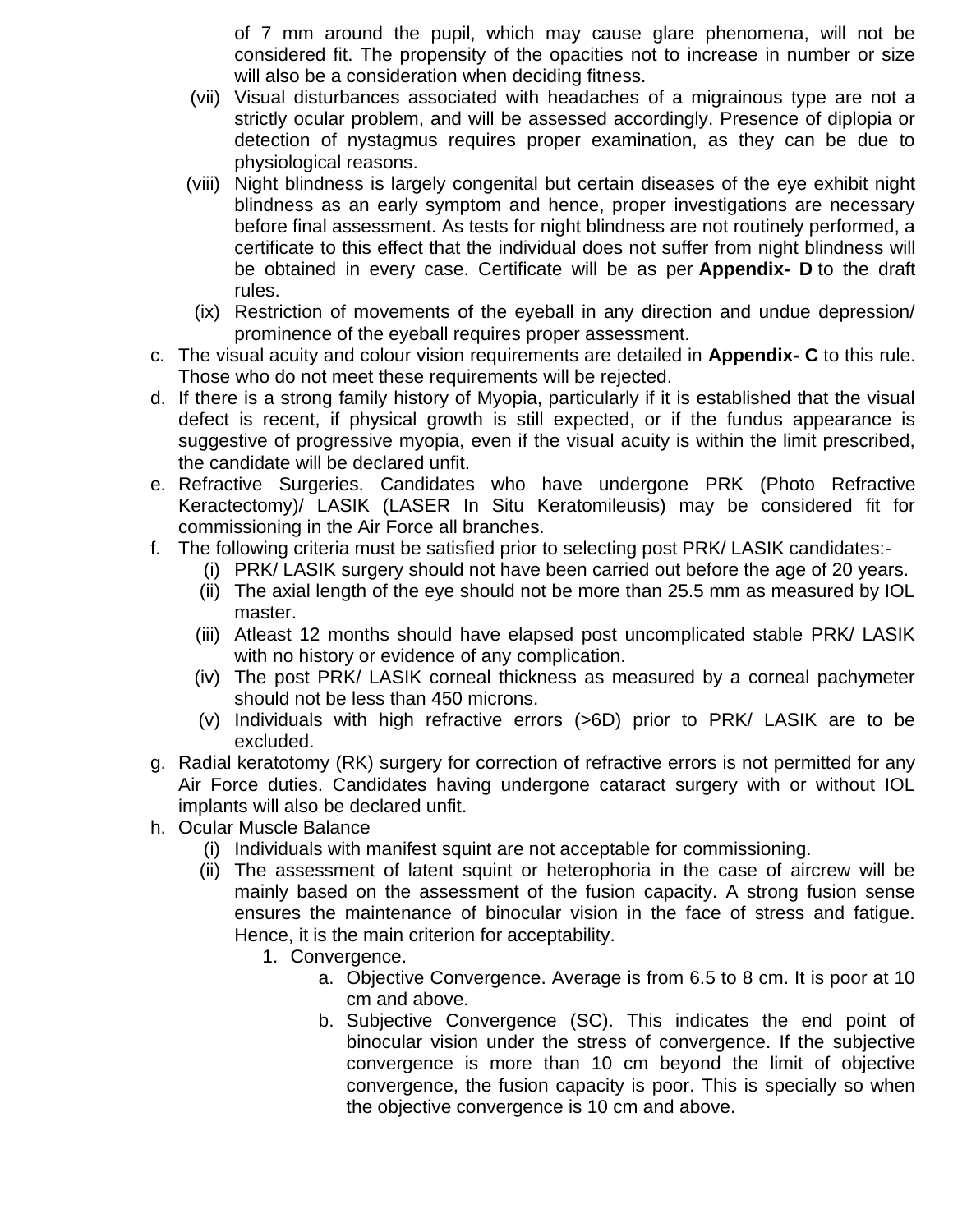2. Accommodation. In the case of myopes, accommodation should be assessed with corrective glasses in position. The acceptable values for accommodation in various age groups are given in table below:-

| Age in Yrs                                                                    | $17-20$ 21-25 26-30 |  | $ 31-35 36-40 41-45$ |  |
|-------------------------------------------------------------------------------|---------------------|--|----------------------|--|
| Accommodation (in cm)   10-11   11-12   12.5-13.5   14-16   16-18.5   18.5-27 |                     |  |                      |  |

- i. Ocular muscle balance is dynamic and varies with concentration, anxiety, fatigue, hypoxia, drugs and alcohol. The above tests will be considered together for the final assessment. For example, cases just beyond the maximum limits of the Maddox Rod test, but who show a good binocular response, a good objective convergence with little difference from subjective convergence, and full and rapid recovery on the cover tests may be accepted. On the other hand, cases well within Maddox Rod test limits, but who show little or no fusion capacity, incomplete or no recovery on the cover tests, and poor subjective convergence will be rejected. Standards for assessment of Ocular Muscle Balance are mentioned in **Appendix- C** to the draft rules.
- j. Any clinical findings in the media (cornea, lens, vitreous) or fundus, which is of pathological nature and likely to progress will be a cause for rejection. This examination will be done by slit lamp and ophthalmoscopy under mydriasis.

#### 24. **Haemopoietic System**

- a. All candidates will be examined for clinical evidence of pallor (anaemia), malnutrition, icterus, peripheral lymphadenopathy, purpura, petechiae/ ecchymoses and hepatosplenomegaly.
- b. In the event of laboratory confirmation of anaemia (<13g/dl in males), further evaluation to ascertain type of anaemia and aetiology will be carried out. This will include a complete haemogram (to include the PCV MCV, MCH, MCHC, TRBC, TWBC, DLC, Platelet count, reticulocyte count and ESR) and a peripheral blood smear. All the other tests to establish the aetiology will be carried out, as required. Ultrasonography of abdomen for gallstones, upper GI Endoscopy/ proctoscopy and hemoglobin electrophoresis etc. will be done, as indicated, and the fitness of the candidate, decided on the merit of each case.
- c. Candidates with mild microcytic hypochromic (Iron deficiency anaemia) or dimorphic anaemia (Hb < 11.5g/dl in males), in the first instance, will be made temporarily unfit for a period of 04 to 06 weeks followed by review thereafter. These candidates can be accepted, if the complete haemogram and PCV, peripheral smear results are within the normal range. Candidates with macrocytic/ megaloblastic anaemia will be assessed unfit.
- d. All candidates with evidence of hereditary haemolytic anaemias (due to red cell membrane defect or due to red cell enzyme deficiencies) and haemoglobinopathies (Sickle cell disease, Beta Thalassaemia: Major, Intermedia, Minor, Trait and Alpha Thalassaemia etc.) will be considered unfit for service.
- e. In the presence of history of haemorrhage into the skin like ecchymosis / petechiae, epistaxis, bleeding from gums and alimentary tract, persistent bleeding after minor trauma or lacerations / tooth extraction and any family history of haemophilia or other bleeding disorders a full evaluation will be carried out. These cases will not be acceptable for entry to service. All candidates with clinical evidence of purpura or evidence of thrombocytopenia will be considered unfit for service. Cases of purpura simplex (simple easy bruising), a benign disorder seen in otherwise healthy women may be accepted.
- f. Candidates with history of haemophilia, von Willebrand's disease, on evaluation, will be declared unfit for service at entry level.
- 25. **Assessment for women candidates-**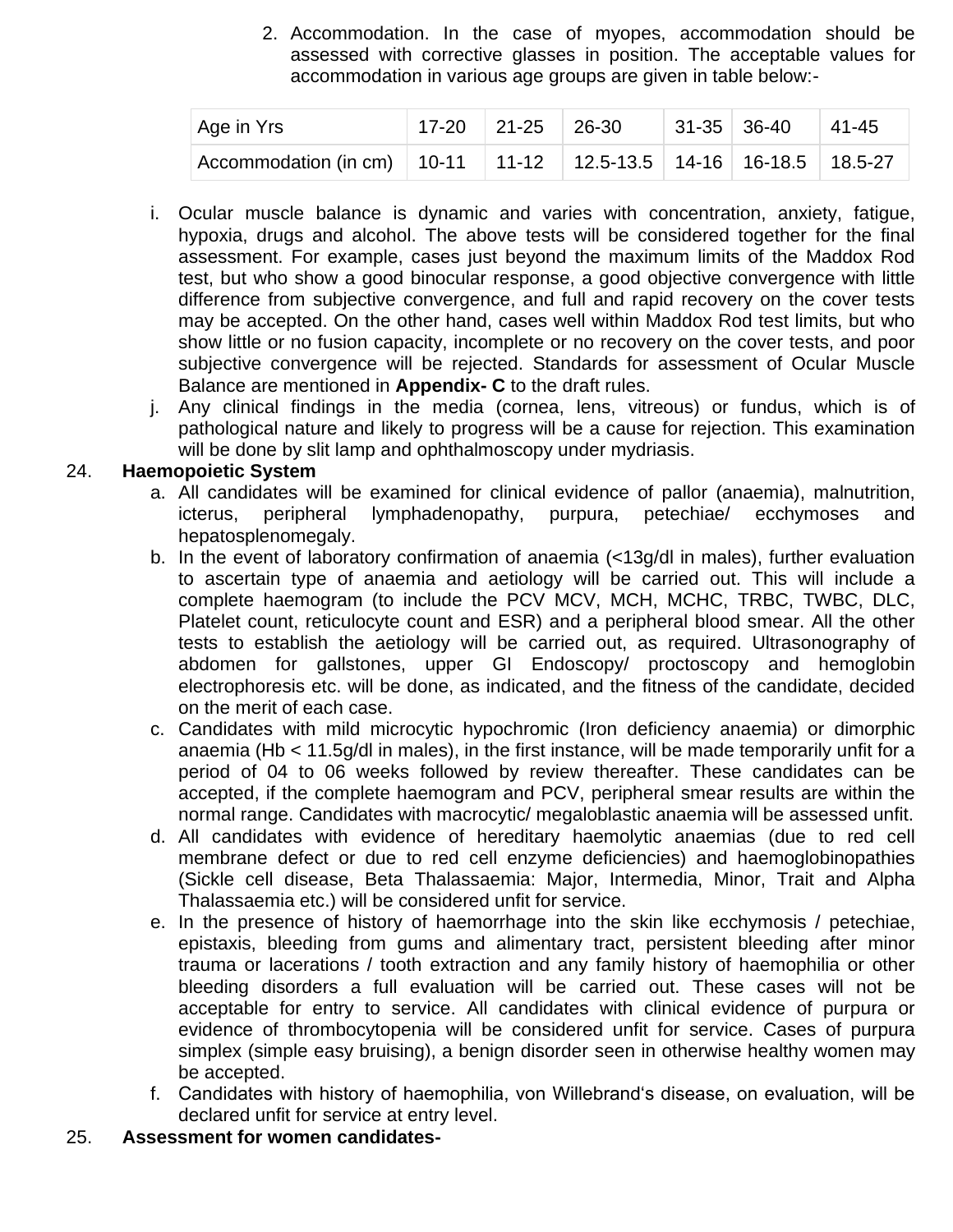- a. Any lump in the breast will be a cause for rejection. Cases of Fibroadenoma breast after successful surgical removal may be considered fit with the opinion of a surgical specialist and a normal histopathological report.
- b. Galactorrhoea will be cause for temporary unfitness. Fitness after investigation/treatment may be considered based on merits of the case and opinion of the concerned specialist.
- c. Any abnormality of external genitalia will be considered on merits of each case. Significant hirsutism especially with male pattern of hair growth will be a cause for rejection. **Following conditions will not be a cause for rejection:-**
	- (i) Small fibroid uterus (3 cm or less in diameter) without symptoms.
	- (ii) Small ovarian cyst (6 cm or less in diameter) as such cysts are invariably functional.
	- (iii) Congenital elongation of cervix (which comes up to introitus).
- d. Congenital uterine anomalies such as bicornuate uterus, uterus didelphys and arcuate uterus. Acute or chronic pelvic infection and Endometriosis will be causes for rejection.
- e. Severe menorrhagia will entail rejection.
- f. Complete prolapse of uterus will be a cause for rejection. Minor degree, after surgical correction, may be considered for fitness on merits.
- g. Any other gynaecological condition not covered above will be considered on merits of each case by gynecologist.
- h. Pregnancy will be a cause for rejection.

#### Appendix B

HEIGHT AND WEIGHT PARAMETERS FOR AIR FORCE COMMON ADMISSION ONLINE TEST (AFCAT- 02/2019) FOR FLYING BRANCH AND GROUND DUTIES (TECHNICAL AND NON-TECHNICAL)/ NCC SPECIAL ENTRY/ METEOROLOGY ENTRY FOR COURSES COMMENCING IN JUL 2020 CANDIDATES ON ENTRY

- **26. You will be screened for your height and weight at AFSB. In case you do not meet the height criterion when you report to AFSB, you may not be tested. Overweight/obese candidate would be issued with a letter of caution and advised to reduce weight within the specified limits before reporting for medicals. Maximum permissible weight deviation is 01 Standard Deviation (SD) as per the height and weight standards for men and women, failing which the above mentioned letters of caution would be issued.**
- 27. The minimum acceptable height for men and women candidates in Flying Branch is **162.5 cms**, Leg Length: Min - **99 cms**, Max -**120 cms**. Thigh Length: Max - **64 cms**, Sitting Height: Min - **81.5 cms**, Max - **96 cms** (No concession for age/ sex/ region).
- 28. The minimum acceptable height for male candidates in Ground Duty (Technical/Non-technical) Branch is 157.5 cms. For women candidates, minimum acceptable height is 152 cms. (For Gorkhas and individual belonging to hills of North-Eastern region of India, Garhwal and Kumaon, the minimum acceptable height will be 5 cms less. In case of candidates from Lakshadweep, the minimum acceptable height will be 2 cms less than what is applicable to men and women respectively).
- 29. Height and Weight standards for men and women are given below for Indian Air Force. Interpolation for weights against height not mentioned may be done.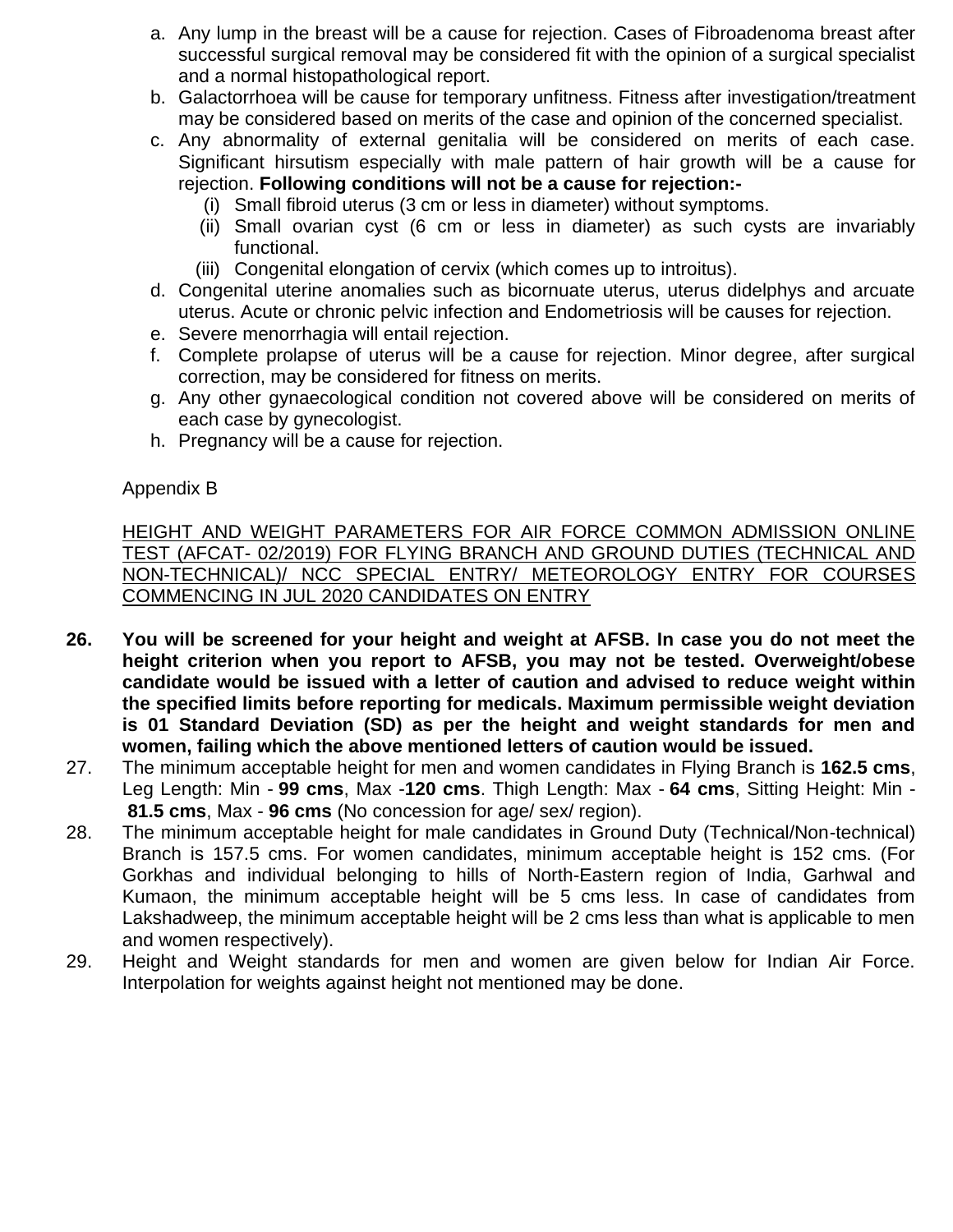| <b>Height in</b><br>cm | Age Range (Years) |       |       |       |       |  |
|------------------------|-------------------|-------|-------|-------|-------|--|
|                        | $15 - 17$         | 18-22 | 23-27 | 28-32 | 33-37 |  |
| 152                    | 46                | 47    | 50    | 54    | 54    |  |
| 153                    | 47                | 47    | 51    | 55    | 55    |  |
| 154                    | 47                | 48    | 51    | 56    | 56    |  |
| 155                    | 48                | 49    | 52    | 56    | 56    |  |
| 156                    | 48                | 49    | 53    | 57    | 57    |  |
| 157                    | 49                | 50    | 54    | 58    | 58    |  |
| 158                    | 49                | 50    | 54    | 58    | 58    |  |
| 159                    | 50                | 51    | 55    | 59    | 59    |  |
| 160                    | 51                | 52    | 56    | 59    | 60    |  |
| 161                    | 51                | 52    | 56    | 60    | 60    |  |
| 162                    | 52                | 53    | 57    | 61    | 61    |  |
| 163                    | 52                | 54    | 58    | 61    | 62    |  |
| 164                    | 53                | 54    | 59    | 62    | 63    |  |
| 165                    | 53                | 55    | 59    | 63    | 63    |  |
| 166                    | 54                | 56    | 60    | 63    | 63    |  |
| 167                    | 54                | 56    | 61    | 64    | 65    |  |
| 168                    | 55                | 57    | 61    | 65    | 65    |  |
| 169                    | 55                | 57    | 62    | 65    | 66    |  |
| 170                    | 56                | 58    | 63    | 66    | 67    |  |
| 171                    | 56                | 59    | 64    | 66    | 68    |  |
| 172                    | 57                | 59    | 64    | 67    | 68    |  |
| 173                    | 58                | 60    | 65    | 68    | 70    |  |
| 174                    | 58                | 61    | 66    | 68    | 70    |  |
| 175                    | 59                | 61    | 66    | 69    | 71    |  |
| 176                    | 59                | 62    | 67    | 70    | 71    |  |
| 177                    | 60                | 62    | 68    | 70    | 72    |  |
| 178                    | 60                | 63    | 69    | 71    | 73    |  |
| 179                    | 61                | 64    | 69    | 72    | 73    |  |
| 180                    | 61                | 64    | 70    | 72    | 74    |  |
| 181                    | 62                | 65    | 71    | 73    | 75    |  |
| 182                    | 62                | 66    | 72    | 74    | 76    |  |

# Height and Weight Standards for Male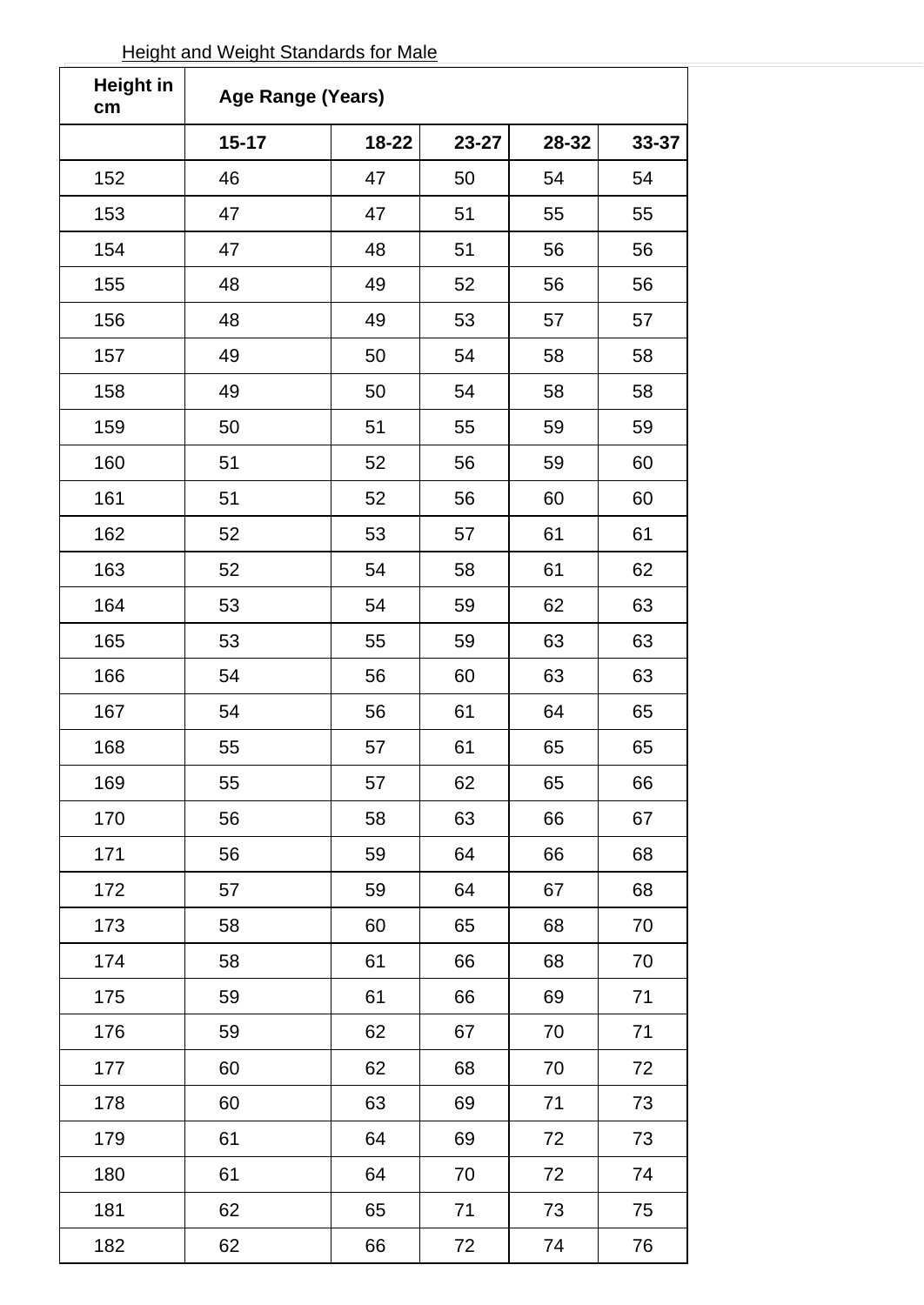| 183 | 63  | 66  | 72  | 74  | 76  |
|-----|-----|-----|-----|-----|-----|
| 184 | 64  | 67  | 73  | 75  | 77  |
| 185 | 64  | 68  | 74  | 75  | 78  |
| 186 | 65  | 68  | 74  | 76  | 78  |
| 187 | 65  | 69  | 75  | 77  | 79  |
| 188 | 66  | 69  | 76  | 77  | 80  |
| 189 | 66  | 70  | 77  | 78  | 81  |
| 190 | 67  | 71  | 77  | 79  | 81  |
| 191 | 67  | 71  | 78  | 79  | 82  |
| 192 | 68  | 72  | 79  | 80  | 82  |
| 193 | 98  | 73  | 79  | 81  | 83  |
| SD  | 6.0 | 6.3 | 7.1 | 6.6 | 6.9 |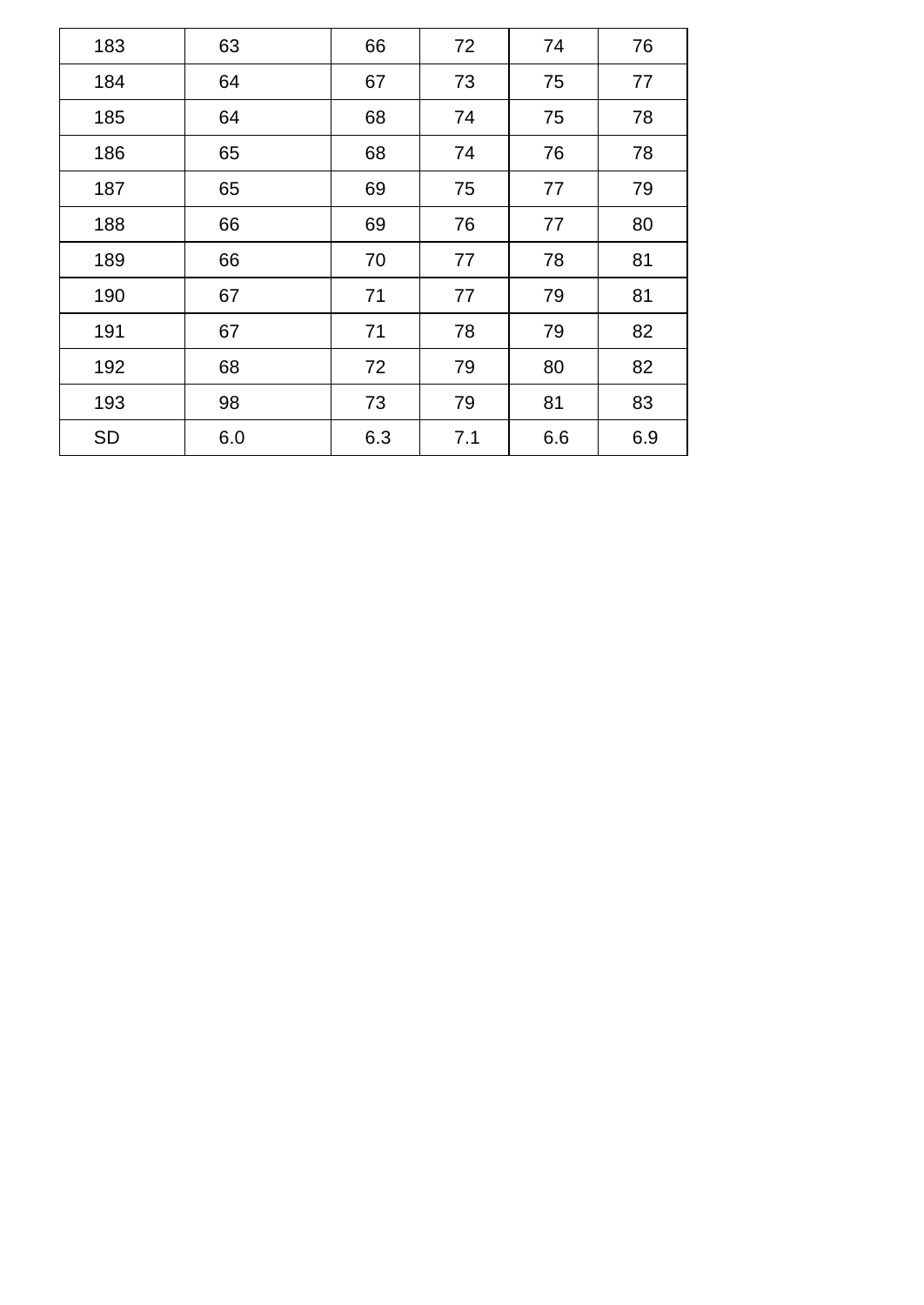# **Height and Weight Standards for Female**

| <b>Height in</b><br>cm | Wt in Kg    |             |  |
|------------------------|-------------|-------------|--|
|                        | 20-25 years | 26-30 years |  |
| 148                    | 43          | 46          |  |
| 149                    | 44          | 47          |  |
| 150                    | 45          | 48          |  |
| 151                    | 45          | 48          |  |
| 152                    | 46          | 49          |  |
| 153                    | 47          | 50          |  |
| 154                    | 47          | $50\,$      |  |
| 155                    | 48          | 51          |  |
| 156                    | 49          | 52          |  |
| 157                    | 49          | 53          |  |
| 158                    | 50          | 53          |  |
| 159                    | 51          | 54          |  |
| 160                    | 51          | 55          |  |
| 161                    | 52          | 55          |  |
| 162                    | 52          | 56          |  |
| 163                    | 53          | 57          |  |
| 164                    | 54          | 57          |  |
| 165                    | 54          | 58          |  |
| 166                    | 55          | 59          |  |
| 167                    | 56          | 60          |  |
| 168                    | 56          | 60          |  |
| 169                    | 57          | 61f         |  |
| 170                    | 58          | 62          |  |
| 171                    | 58          | 62          |  |
| 172                    | 59          | 63          |  |
| 173                    | 59          | 64          |  |
| 174                    | 60          | 64          |  |
| 175                    | 61          | 65          |  |
| 176                    | 61          | 66          |  |
| 177                    | 62          | 67          |  |
| 178                    | 63          | 67          |  |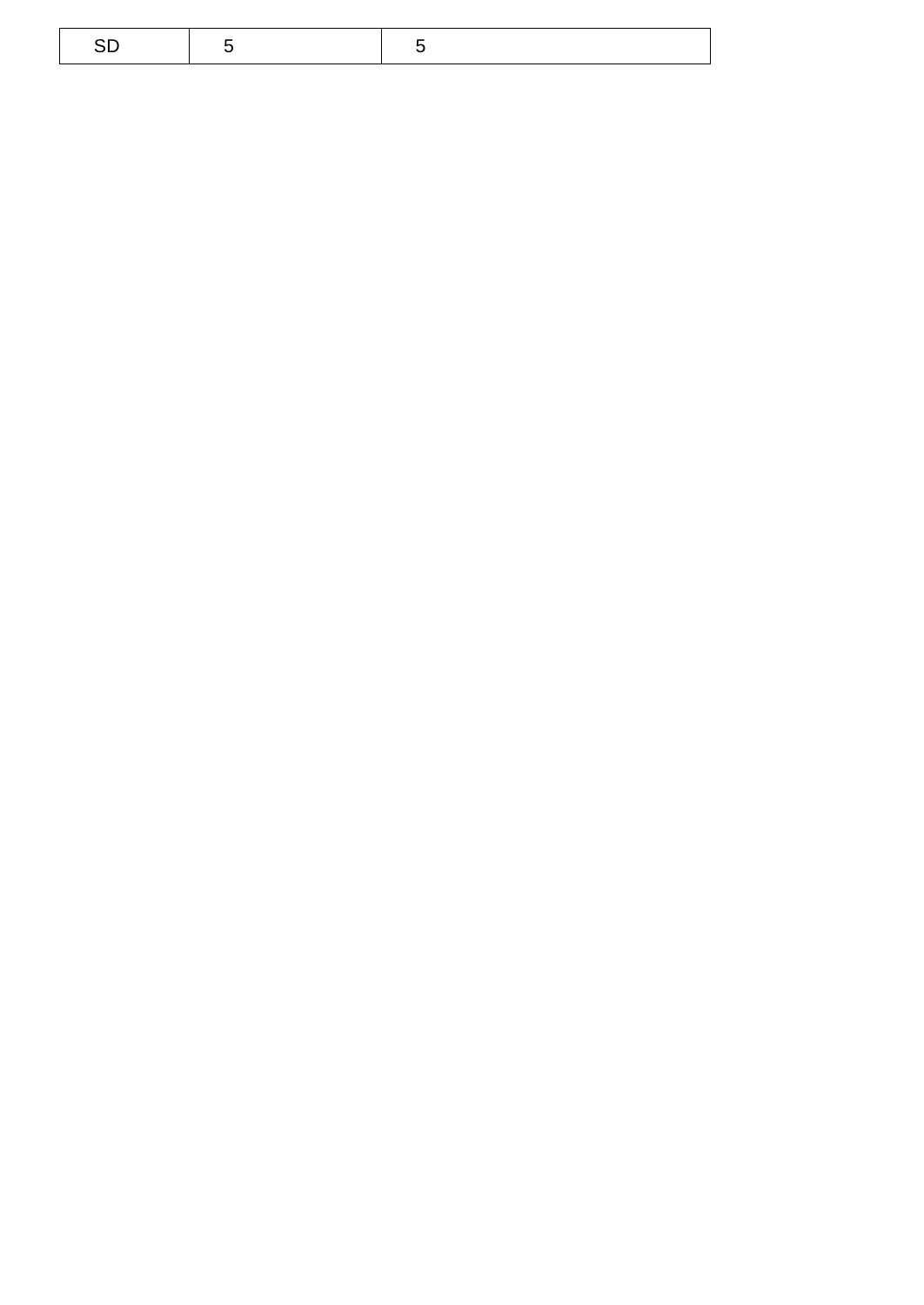## Appendix C

VISUAL STANDARDS FOR AIR FORCE COMMON ADMISSION ONLINE TEST (AFCAT-02/2019) FOR FLYING BRANCH AND GROUND DUTIES (TECHNICAL AND NON-TECHNICAL)/ NCC SPECIAL ENTRY/ METEOROLOGY ENTRY FOR COURSES COMMENCING IN JUL 2020 CANDIDATES ON ENTRY

| <b>SL</b><br><b>No</b> | <b>Branch</b>                    | <b>Maximum Limits of</b><br><b>Refractive Error</b>                                                                                                               | <b>Visual Acuity</b><br><b>Errors</b>                                                                                                          | <b>Colour</b><br><b>Vision</b> |
|------------------------|----------------------------------|-------------------------------------------------------------------------------------------------------------------------------------------------------------------|------------------------------------------------------------------------------------------------------------------------------------------------|--------------------------------|
| 1                      | F(P)<br>including<br><b>WSOs</b> | Hypermetropia: + 2.0D Sph<br>Manifest Myopia: Nil<br>Retinoscopic myopia: - 0.5<br>in any meridian permitted<br>Astigmatism: + 0.75D Cyl<br>(within $+ 2.0D$ Max) | 6/6 in one eye and<br>6/9 in other,<br>correctable to 6/6<br>only for<br>Hypermetropia                                                         | CP-I                           |
| $\overline{2}$         | Aircrew<br>other than<br>F(P)    | Hypermetropia: +3.5D Sph<br>Myopia: -2.0D Sph<br>Astigmatism: + 0.75D Cyl                                                                                         | 6/24 in one eye<br>and 6/36 in other,<br>correctable to 6/6<br>and $6/9$                                                                       | CP-I                           |
| 3                      | Adm/Adm<br>$(ATC)$ /<br>Adm (FC) | Hypermetropia: +3.5D Sph<br>Myopia: -3.5D Sph<br>Astigmatism: + 2.5D Cyl in<br>any meridian                                                                       | Corrected visual<br>acuity should be<br>6/9 in each eye.                                                                                       | CP-II                          |
| $\overline{4}$         | AE(M)<br>AE(L)                   | Hypermetropia: +3.5 D Sph<br>Myopia: -3.50 D Sph<br>Astigmatism: + 2.5D Cyl in<br>any meridian                                                                    | Corrected visual<br>acuity should be<br>6/9 in each eye.<br>Wearing of<br>glasses will be<br>compulsory when<br>advised                        | CP-II                          |
| 5                      | Met                              | Hypermetropia: +3.5 D Sph<br>Myopia: -3.50 D Sph<br>Astigmatism: +2.50 D Cyl                                                                                      | Corrected visual<br>acuity should be<br>6/9 in each eye.<br>Wearing of<br>glasses will be<br>compulsory when<br>advised                        | CP-II                          |
| 6                      | Accts/<br>Lgs/Edn                | Hypermetropia: + 3.5 D Sph<br>Myopia: -3.50 D Sph<br>Astigmatism: + 2.50 D Cyl                                                                                    | Corrected visual<br>acuity should be<br>6/6 in the better<br>eye and 6/18 in<br>the worse eye.<br>Wearing of<br>Glasses will be<br>compulsory. | CP-III                         |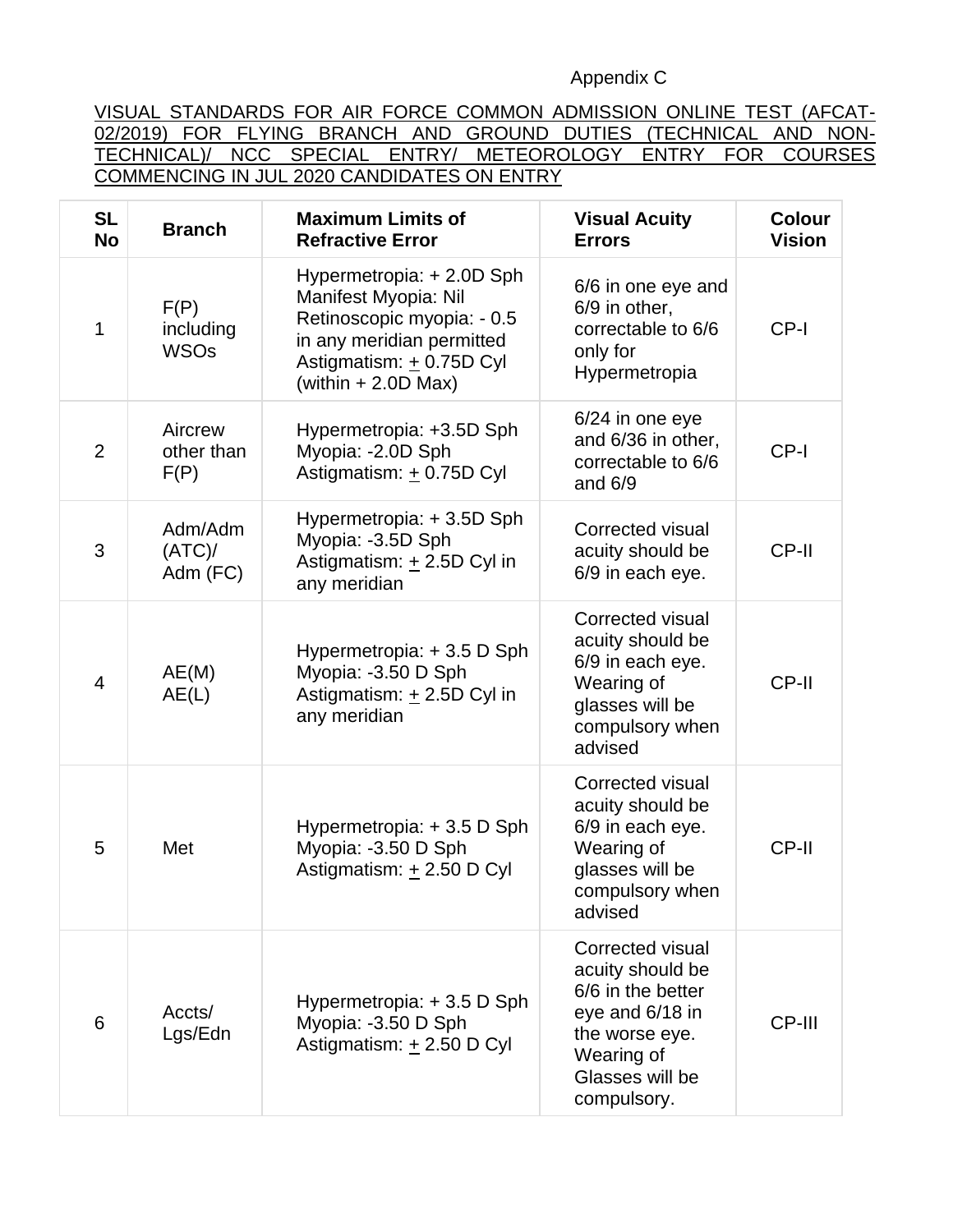**Notes:**Note1. Ocular muscle balance for personnel covered in Sl. Nos. 1 and 2 should conform to the table given below:-

| <b>SI</b><br><b>No</b> | <b>Test</b>                                   | Fit                                                                              | <b>Temporary Unfit</b>                                                                                                          | <b>Permanently</b><br><b>Unfit</b>                               |
|------------------------|-----------------------------------------------|----------------------------------------------------------------------------------|---------------------------------------------------------------------------------------------------------------------------------|------------------------------------------------------------------|
| 1                      | Maddox Rod<br>Test at 6<br>meters             | Exo- 6 Prism<br>$D$ Eso- $6$<br>Prism D<br>Hyper- 1 Prism<br>D Hypo-1<br>Prism D | Exo- Greater than 6 prism<br>D Eso- Greater than 6<br>prism D Hyper- Greater<br>than 1 prism D Hypo-<br>Greater than 1 prism D  | Uniocular<br>suppression<br>Hyper/Hypo<br>more than 2<br>prism D |
| $\overline{2}$         | Maddox Rod<br>Test at 33 cm                   | Exo-16 Prism<br>$D$ Eso- $6$<br>Prism D<br>Hyper- 1 Prism<br>D Hypo-1<br>Prism D | Exo- Greater than 16<br>prism D Eso- Greater than<br>6 prism D Hyper- Greater<br>than 1 prism D Hypo-<br>Greater than 1 prism D | Uniocular<br>suppression<br>Hyper/Hypo<br>more than 2<br>prism D |
| 3                      | Hand held<br>Stereoscope                      | All of BSV<br>grades                                                             | <b>Poor Fusional reserves</b>                                                                                                   | Absence of<br>SMP, fusion<br>Stereopsis                          |
| $\overline{4}$         | Convergence                                   | Up to 10 cm                                                                      | Up to 15 cm with effort                                                                                                         | Greater than 15<br>cm with effort                                |
| 5                      | <b>Cover Test</b><br>for Distance<br>and Near | Latent<br>divergence<br>/convergence<br>recovery rapid<br>and complete           | Compensated<br>heterophoria/ trophia likely<br>to improve with treatment<br>/persisting even after<br>treatment                 | Compensated<br>heterophoria                                      |

## **Standard of Ocular Muscle Balance for Flying Duties**

Note 2. The Sph correction factors mentioned above will be inclusive of the specified astigmatic correction factor. A minimum correction factor upto the specified visual acuity standard can be accepted.